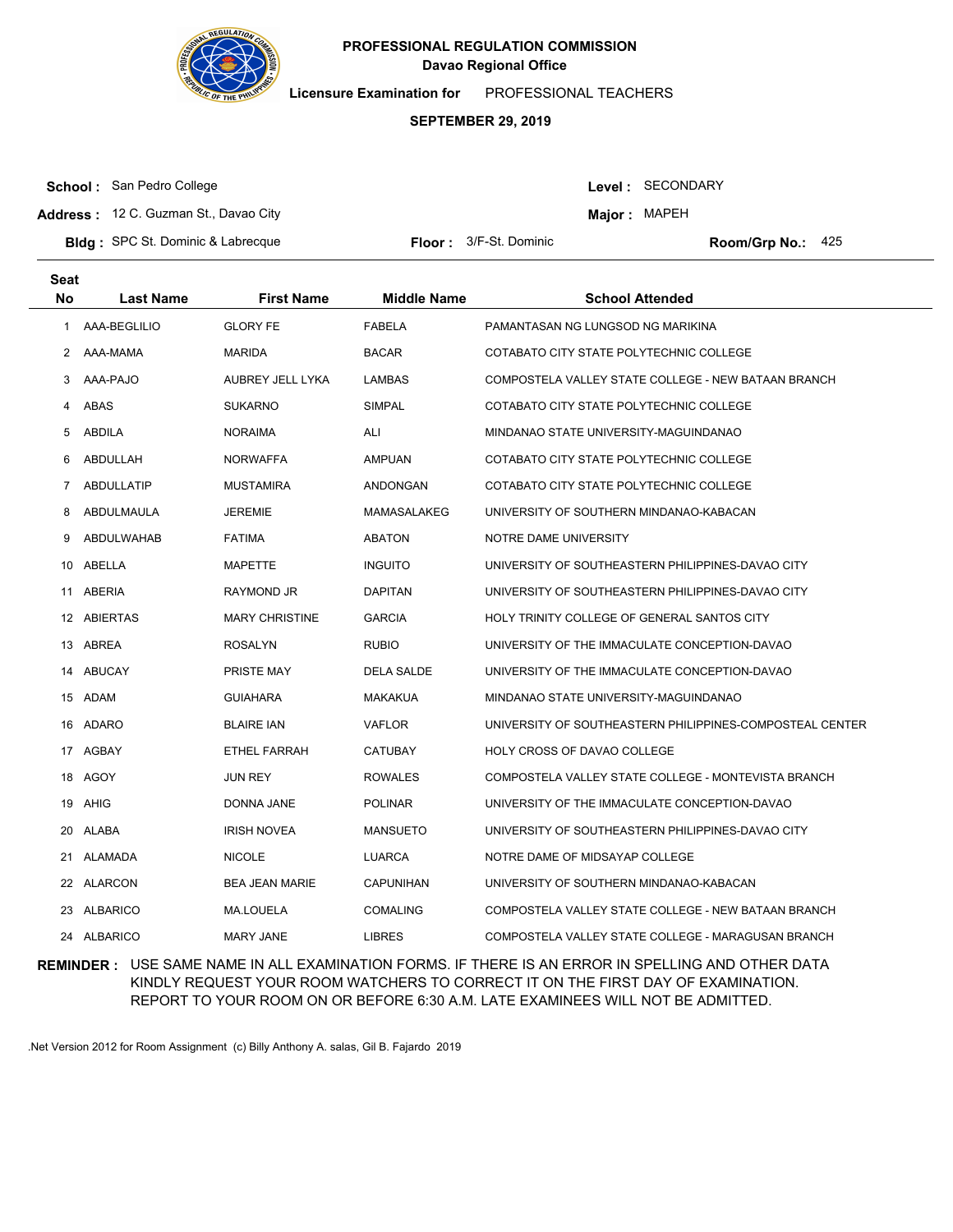

**Licensure Examination for**  PROFESSIONAL TEACHERS

#### **SEPTEMBER 29, 2019**

**School :** San Pedro College

Level : SECONDARY

**Major: MAPEH** 

**Address :** 12 C. Guzman St., Davao City

**Bldg :** SPC St. Dominic & Labrecque **Floor : Room: Floor :** 3/F-St. Dominic **Room/Grp No.:** Floor: 3/F-St. Dominic Room/Grp No.: 426

| <b>Seat</b>    |                  |                      |                    |                                                    |
|----------------|------------------|----------------------|--------------------|----------------------------------------------------|
| <b>No</b>      | <b>Last Name</b> | <b>First Name</b>    | <b>Middle Name</b> | <b>School Attended</b>                             |
| 1              | <b>ALCASID</b>   | <b>ED LHENARD</b>    | <b>ENCARNACION</b> | UNIVERSITY OF MINDANAO-DIGOS COLLEGE               |
| $\mathbf{2}$   | ALCEBAR          | <b>MARRY CHRIS</b>   | <b>TUNGOLH</b>     | UNIVERSITY OF SOUTHEASTERN PHILIPPINES-DAVAO CITY  |
| 3              | ALDAYA           | <b>TEODOCIO JR</b>   | LUBREZA            | COMPOSTELA VALLEY STATE COLLEGE - MAIN             |
| 4              | ALFEREZ          | <b>JAN MARIE</b>     | <b>CANDINATO</b>   | JOHN PAUL II COLLEGE                               |
| 5              | ALI              | <b>MALEHA GRIZEL</b> | ALI                | COTABATO CITY STATE POLYTECHNIC COLLEGE            |
| 6              | ALIMA            | <b>MARICAR</b>       | CABRERA            | COMPOSTELA VALLEY STATE COLLEGE - MAIN             |
| $\overline{7}$ | ALIMA            | <b>NORBIN</b>        | <b>TOLOMIA</b>     | COMPOSTELA VALLEY STATE COLLEGE - MAIN             |
| 8              | ALLENA           | <b>ESMERALDA</b>     | <b>ELIAS</b>       | UNIVERSITY OF MINDANAO-TAGUM                       |
| 9              | ALOJADO          | <b>CYRUS</b>         | UMADHAY            | UNIVERSITY OF SOUTHERN MINDANAO-KABACAN            |
| 10             | ALOVERA          | <b>MARIA JAZELLE</b> | LESACA             | SULTAN KUDARAT STATE UNIVERSITY-TACURONG           |
|                | 11 ALZATE        | ARA JEN              | <b>BALILI</b>      | HOLY CROSS OF DAVAO COLLEGE                        |
|                | 12 AMAD          | JUVY                 | <b>PAMAT</b>       | UNIVERSITY OF THE IMMACULATE CONCEPTION-DAVAO      |
| 13             | AMAN             | <b>ALMOHIDDEN</b>    | <b>GARUDA</b>      | COTABATO CITY STATE POLYTECHNIC COLLEGE            |
| 14             | AMINO            | PANGANDAMAN          | <b>TALIB</b>       | COTABATO CITY STATE POLYTECHNIC COLLEGE            |
|                | 15 ANABIEZA      | <b>ESTREL VABE</b>   | <b>VILLEJO</b>     | UNIVERSITY OF SOUTHEASTERN PHILIPPINES-DAVAO CITY  |
|                | 16 ANDAYA        | <b>RONNIE</b>        | <b>CASPE</b>       | NOTRE DAME OF TACURONG COLLEGE                     |
|                | 17 ANDICOY       | <b>RONAMIE</b>       | RETALLA            | COMPOSTELA VALLEY STATE COLLEGE - MARAGUSAN BRANCH |
|                | 18 ANIG-IG       | <b>SUNSHINE</b>      | <b>MONTEROSO</b>   | UNIVERSITY OF SOUTHERN MINDANAO-KABACAN            |
| 19             | ANINAO           | <b>JAN GABRIELE</b>  | <b>ADLAON</b>      | UNIVERSITY OF SOUTHEASTERN PHILIPPINES-DAVAO CITY  |
| 20             | ANIONG           | <b>MEA ANGELIE</b>   | MANAMBAY           | UNIVERSITY OF MINDANAO-DIGOS COLLEGE               |
|                | 21 ANITO         | SHANNEL AIDELL       | <b>BOSTON</b>      | NOTRE DAME OF MIDSAYAP COLLEGE                     |
| 22             | ANTIOLA          | MA.JORELYN           | <b>BALATO</b>      | HOLY CROSS OF DAVAO COLLEGE                        |
| 23             | ANTONIO          | <b>JAY</b>           | <b>ALEJO</b>       | MINDANAO STATE UNIVERSITY-MAGUINDANAO              |
|                | 24 APARICIO      | <b>ANALIE</b>        | <b>CABANIG</b>     | UNIVERSITY OF SOUTHEASTERN PHILIPPINES-DAVAO CITY  |

**REMINDER :** USE SAME NAME IN ALL EXAMINATION FORMS. IF THERE IS AN ERROR IN SPELLING AND OTHER DATA KINDLY REQUEST YOUR ROOM WATCHERS TO CORRECT IT ON THE FIRST DAY OF EXAMINATION. REPORT TO YOUR ROOM ON OR BEFORE 6:30 A.M. LATE EXAMINEES WILL NOT BE ADMITTED.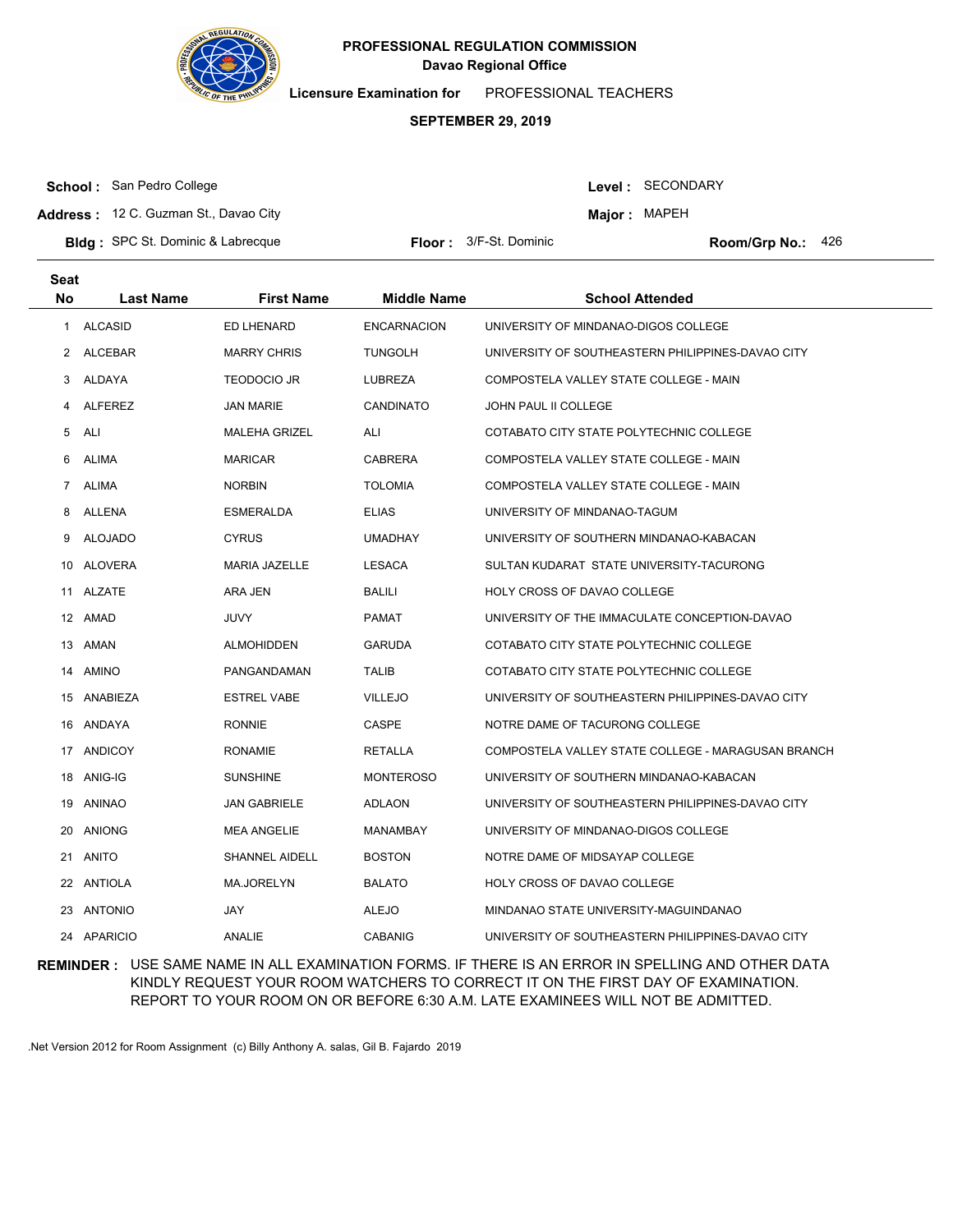

**Licensure Examination for**  PROFESSIONAL TEACHERS

#### **SEPTEMBER 29, 2019**

**School :** San Pedro College

Level : SECONDARY

**Major: MAPEH** 

**Address :** 12 C. Guzman St., Davao City

**Bldg :** SPC St. Dominic & Labrecque **Floor : Room: Floor :** 3/F-St. Dominic **Room/Grp No.:** Floor: 3/F-St. Dominic Room/Grp No.: 427

| <b>Seat</b>  |                  |                    |                    |                                                           |
|--------------|------------------|--------------------|--------------------|-----------------------------------------------------------|
| <b>No</b>    | <b>Last Name</b> | <b>First Name</b>  | <b>Middle Name</b> | <b>School Attended</b>                                    |
| $\mathbf{1}$ | <b>ARADANAS</b>  | <b>CHERIE MAE</b>  | <b>CUARTERON</b>   | UNIVERSITY OF THE IMMACULATE CONCEPTION-DAVAO             |
| 2            | <b>ARADO</b>     | JUVIE JANE         | DALAYGON           | COMPOSTELA VALLEY STATE COLLEGE - MONTEVISTA BRANCH       |
| 3            | ARAGON           | <b>FAIDZA</b>      | SANGCOPAN          | COTABATO CITY STATE POLYTECHNIC COLLEGE                   |
| 4            | ARANDOQUE        | LEAH MAE           | SUMAGAYSAY         | COTABATO FOUNDATION COLLEGE OF SCIENCE & TECHNOLOGY       |
| 5            | <b>ARANETA</b>   | <b>JOSE MARIE</b>  | <b>CUÑADO</b>      | UNIVERSITY OF SOUTHEASTERN PHILIPPINES-DAVAO CITY         |
| 6            | ARBA             | <b>MARIFA</b>      | <b>KUSAIN</b>      | COTABATO CITY STATE POLYTECHNIC COLLEGE                   |
| 7            | ARCALES          | <b>JENNY MAE</b>   | <b>VALMORIA</b>    | UNIVERSITY OF MINDANAO-DAVAO CITY                         |
| 8            | AREVALO          | <b>ARVILJUNE</b>   | <b>REVILLA</b>     | NOTRE DAME OF MIDSAYAP COLLEGE                            |
| 9            | ARIMAN           | <b>ALIMODIN</b>    | <b>KADIR</b>       | COTABATO CITY STATE POLYTECHNIC COLLEGE                   |
| 10           | ARMADA           | MERLYN             | <b>GETULLE</b>     | UNIVERSITY OF SOUTHEASTERN PHILIPPINES-DAVAO CITY         |
|              | 11 ASAN          | SITTI AHYESSA      | <b>BAKINO</b>      | UNIVERSITY OF THE IMMACULATE CONCEPTION-DAVAO             |
|              | 12 ATIS          | LYN ROSE JAY       | GABAYAN            | BUKIDNON STATE UNIVERSITY-(FOR BUKIDNON STATE COLL)- MAIN |
|              | 13 AUMAN         | <b>APPLE KRIS</b>  | <b>JOVILLO</b>     | HOLY CROSS OF DAVAO COLLEGE                               |
|              | 14 AVISO         | <b>REYNALDO</b>    | <b>COTAMORA</b>    | NOTRE DAME UNIVERSITY                                     |
|              | 15 AYANO         | <b>JESSA MAE</b>   | <b>GARCIA</b>      | COMPOSTELA VALLEY STATE COLLEGE - NEW BATAAN BRANCH       |
| 16           | <b>BACALSO</b>   | <b>VERGEL</b>      | <b>DANLAG</b>      | UNIVERSITY OF SOUTHERN MINDANAO-KABACAN                   |
|              | 17 BACORIO       | <b>RECHARD</b>     | ALAS-AS            | COMPOSTELA VALLEY STATE COLLEGE - MARAGUSAN BRANCH        |
| 18           | BADAL            | <b>MAHANIE</b>     | <b>DATALA</b>      | COTABATO CITY STATE POLYTECHNIC COLLEGE                   |
| 19           | BAG-AO           | <b>JANINE</b>      | <b>MACAHIS</b>     | NOTRE DAME UNIVERSITY                                     |
| 20           | <b>BAGAAN</b>    | <b>HAZEL MAE</b>   | <b>PANCHO</b>      | HOLY CROSS OF DAVAO COLLEGE                               |
| 21           | BAGATA           | <b>JEISHA REME</b> | <b>OMANDAM</b>     | SAINT PAUL UNIVERSITY-SURIGAO                             |
|              | 22 BAGTILAY      | CHELSA             | CARAANG            | UNIVERSITY OF SOUTHEASTERN PHILIPPINES-DAVAO CITY         |
| 23           | <b>BAGUHIN</b>   | <b>CLAUDYNE</b>    | <b>REYES</b>       | BUKIDNON STATE UNIVERSITY-MONKAYO EXTERNAL STUDIES CTR.   |
|              | 24 BAGUNDANG     | <b>BAIRAIHANA</b>  | <b>CAMSA</b>       | COTABATO CITY STATE POLYTECHNIC COLLEGE                   |

**REMINDER :** USE SAME NAME IN ALL EXAMINATION FORMS. IF THERE IS AN ERROR IN SPELLING AND OTHER DATA KINDLY REQUEST YOUR ROOM WATCHERS TO CORRECT IT ON THE FIRST DAY OF EXAMINATION. REPORT TO YOUR ROOM ON OR BEFORE 6:30 A.M. LATE EXAMINEES WILL NOT BE ADMITTED.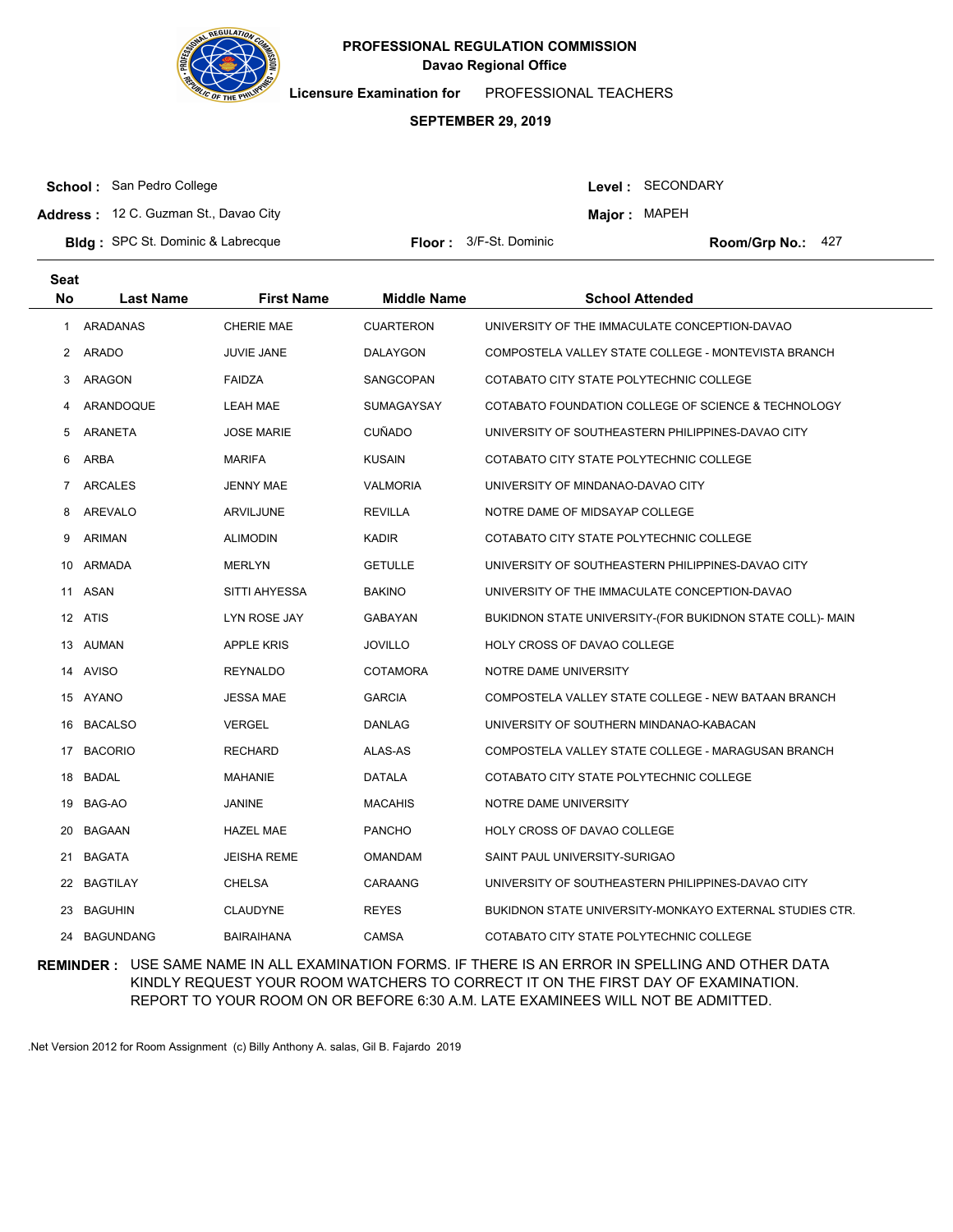

**Licensure Examination for**  PROFESSIONAL TEACHERS

#### **SEPTEMBER 29, 2019**

**School :** San Pedro College

Level : SECONDARY

**Major: MAPEH** 

**Address :** 12 C. Guzman St., Davao City

**Bldg :** SPC St. Dominic & Labrecque **Floor : Room: Floor :** 3/F-St. Dominic **Room/Grp No.:** Floor: 3/F-St. Dominic Room/Grp No.: 428

| Seat |                   |                     |                    |                                                           |
|------|-------------------|---------------------|--------------------|-----------------------------------------------------------|
| No   | <b>Last Name</b>  | <b>First Name</b>   | <b>Middle Name</b> | <b>School Attended</b>                                    |
| 1    | <b>BALOGO</b>     | <b>JESSICA</b>      | <b>TOGONON</b>     | DAVAO ORIENTAL STATE COLLEGE OF SCIENCE & TECHNOLOGY      |
| 2    | <b>BALORE</b>     | JULIBERT JR         | NOYNOYAN           | BUKIDNON STATE UNIVERSITY-(FOR BUKIDNON STATE COLL)- MAIN |
| 3    | <b>BALUCA</b>     | <b>RENAN JAN</b>    | <b>MAGALLANES</b>  | BUKIDNON STATE UNIVERSITY-(FOR BUKIDNON STATE COLL)- MAIN |
| 4    | <b>BAÑARES</b>    | <b>JESSA JANE</b>   | BARBARONA          | COMPOSTELA VALLEY STATE COLLEGE - MAIN                    |
| 5    | <b>BANDARA</b>    | ZENAN               | AYOB               | COTABATO CITY STATE POLYTECHNIC COLLEGE                   |
| 6    | <b>BANGAY</b>     | <b>JOMARIE</b>      | <b>PACTOL</b>      | UNIVERSITY OF MINDANAO-DIGOS COLLEGE                      |
| 7    | <b>BANGUNAN</b>   | <b>LESTHELYN</b>    | UY                 | UNIVERSITY OF SOUTHEASTERN PHILIPPINES-DAVAO CITY         |
| 8    | <b>BARABAT</b>    | <b>KRIZAMAE</b>     | <b>MANCO</b>       | BUKIDNON STATE UNIVERSITY-(FOR BUKIDNON STATE COLL)- MAIN |
| 9    | <b>BARRIOS</b>    | <b>MARIA KATE</b>   | ALBANO             | UNIVERSITY OF SOUTHEASTERN PHILIPPINES-DAVAO CITY         |
| 10   | <b>BARROS</b>     | <b>NADINE</b>       | <b>MORALES</b>     | DAVAO ORIENTAL STATE COLLEGE OF SCIENCE & TECHNOLOGY      |
| 11   | <b>BARTE</b>      | <b>MARIE LOUREN</b> | <b>EDLANG</b>      | NOTRE DAME OF MIDSAYAP COLLEGE                            |
|      | 12 BASILAN        | <b>CYRA LUNA</b>    | <b>MANLIGUEZ</b>   | HOLY NAME UNIVERSITY (for.DIVINE WORD-TAGBILARAN)         |
|      | 13 BASTE          | <b>BOB FRANCIS</b>  | ADRADA             | HOLY CROSS OF DAVAO COLLEGE                               |
|      | 14 BATINGAL       | <b>ARLON</b>        | PANGALAY           | COMPOSTELA VALLEY STATE COLLEGE - MAIN                    |
|      | 15 BATO           | <b>CYRUS BRYL</b>   | <b>CONDEZ</b>      | NOTRE DAME OF MIDSAYAP COLLEGE                            |
| 16   | <b>BAUCAN</b>     | <b>JEFFREY</b>      | SILAT              | UNIVERSITY OF SOUTHEASTERN PHILIPPINES-COMPOSTEAL CENTER  |
| 17   | <b>BAUGTO</b>     | <b>FLORNA MAE</b>   | <b>MANGANO</b>     | COMPOSTELA VALLEY STATE COLLEGE - NEW BATAAN BRANCH       |
| 18   | <b>BAUZON</b>     | PAULOU JULES        | <b>ROSETE</b>      | UNIVERSITY OF THE IMMACULATE CONCEPTION-DAVAO             |
| 19   | BAYARCAL          | ANGELA              |                    | UNIVERSITY OF MINDANAO-DIGOS COLLEGE                      |
| 20   | <b>BELONG</b>     | <b>CHERIGEL</b>     | <b>SUMALINAB</b>   | HOLY CROSS OF DAVAO COLLEGE                               |
| 21   | <b>BELTRAN</b>    | <b>CHARLENE</b>     | DELA CRUZ          | COR JESU COLLEGE (HOLY CROSS OF DIGOS)                    |
| 22   | <b>BENEMERITO</b> | <b>JEFFERSON</b>    | <b>MEJICA</b>      | NOTRE DAME OF MIDSAYAP COLLEGE                            |
| 23   | <b>BENJAMIN</b>   | <b>JEALLY MAE</b>   | CABAYA             | COMPOSTELA VALLEY STATE COLLEGE - MONTEVISTA BRANCH       |
| 24   | <b>BILLONES</b>   | ANGEL MAE           | <b>CRAVE</b>       | HOLY CROSS OF DAVAO COLLEGE                               |

**REMINDER :** USE SAME NAME IN ALL EXAMINATION FORMS. IF THERE IS AN ERROR IN SPELLING AND OTHER DATA KINDLY REQUEST YOUR ROOM WATCHERS TO CORRECT IT ON THE FIRST DAY OF EXAMINATION. REPORT TO YOUR ROOM ON OR BEFORE 6:30 A.M. LATE EXAMINEES WILL NOT BE ADMITTED.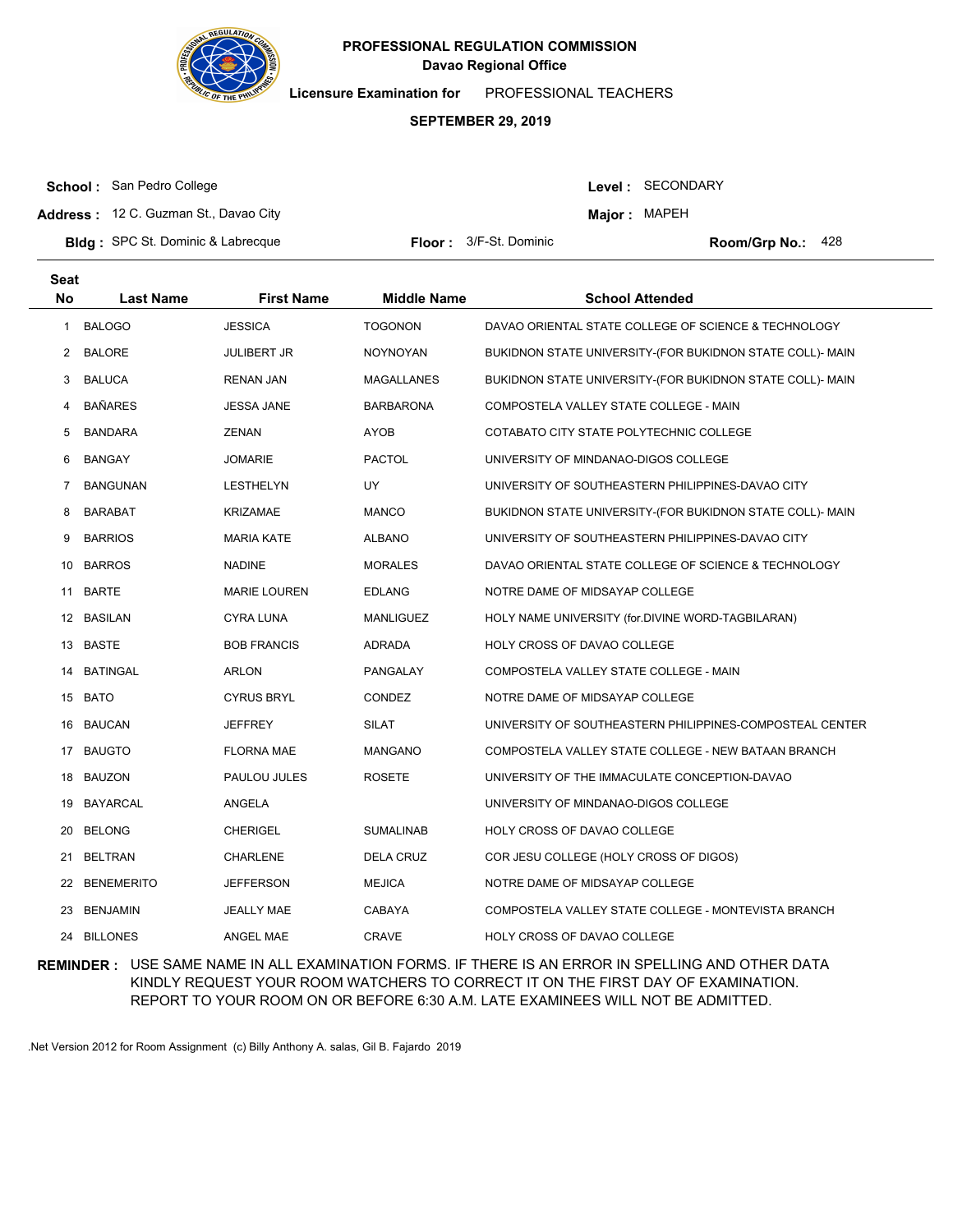

**Licensure Examination for**  PROFESSIONAL TEACHERS

#### **SEPTEMBER 29, 2019**

**School :** San Pedro College

Level : SECONDARY

**Major: MAPEH** 

**Address :** 12 C. Guzman St., Davao City

**Bldg :** SPC St. Dominic & Labrecque **Floor : Room: Floor :** 3/F-St. Dominic **Room/Grp No.:** 

Floor: 3/F-St. Dominic Room/Grp No.: 429

| <b>Seat</b> |                   |                      |                    |                                                           |
|-------------|-------------------|----------------------|--------------------|-----------------------------------------------------------|
| <b>No</b>   | <b>Last Name</b>  | <b>First Name</b>    | <b>Middle Name</b> | <b>School Attended</b>                                    |
| 1           | <b>BOCABAL</b>    | <b>JUSTINE</b>       | <b>QUIMPAN</b>     | COMPOSTELA VALLEY STATE COLLEGE - MONTEVISTA BRANCH       |
| 2           | <b>BONALOS</b>    | <b>KENNETH</b>       | <b>YTING</b>       | DAVAO ORIENTAL STATE COLLEGE OF SCIENCE & TECHNOLOGY      |
| 3           | <b>BONGCO</b>     | <b>JASMINE JANE</b>  | <b>GUIBONE</b>     | UNIVERSITY OF SOUTHEASTERN PHILIPPINES-DAVAO CITY         |
| 4           | <b>BOQUIL</b>     | <b>CHARISSA JANE</b> | MALO-OY            | CENTRAL MINDANAO UNIVERSITY                               |
| 5           | <b>BORBON</b>     | <b>JESSIEL</b>       | <b>TORALBA</b>     | NOTRE DAME OF MIDSAYAP COLLEGE                            |
| 6           | <b>BOREMBAO</b>   | <b>DENNES</b>        | <b>GARCIA</b>      | COR JESU COLLEGE (HOLY CROSS OF DIGOS)                    |
| 7           | <b>BUCOG</b>      | <b>KIMBERLY</b>      | <b>SUMAOY</b>      | DAVAO ORIENTAL STATE COLLEGE OF SCIENCE & TECHNOLOGY      |
| 8           | <b>BUDAY</b>      | <b>ABUBAKAR</b>      | <b>BEDIA</b>       | UNIVERSITY OF SOUTHERN MINDANAO-KABACAN                   |
| 9           | <b>BUENAVISTA</b> | <b>KEILYN</b>        | <b>BACLID</b>      | RAMON MAGSAYSAY MEMORIAL COLLEGES                         |
| 10          | <b>BUENO</b>      | JAY-AR               | <b>JIMENEZ</b>     | NOTRE DAME OF MIDSAYAP COLLEGE                            |
| 11          | <b>BUSTILLO</b>   | <b>ANDREA</b>        | <b>PAULICAN</b>    | BUKIDNON STATE UNIVERSITY-(FOR BUKIDNON STATE COLL)- MAIN |
|             | 12 BUTUAN         | <b>MOHAMAD</b>       | <b>UNTING</b>      | MINDANAO STATE UNIVERSITY-MAGUINDANAO                     |
|             | 13 CABALLERO      | <b>SADHANA MARIE</b> | SOMBILON           | UNIVERSITY OF THE IMMACULATE CONCEPTION-DAVAO             |
| 14          | CABANTAC          | LEIN                 | <b>ALGABRE</b>     | HOLY CROSS OF DAVAO COLLEGE                               |
| 15          | CABILLON          | ROGELIO JR           | <b>ELLARINA</b>    | COMPOSTELA VALLEY STATE COLLEGE - MONTEVISTA BRANCH       |
| 16          | <b>CABITAY</b>    | <b>KAREEN MAE</b>    | <b>LIMENTANG</b>   | DAVAO ORIENTAL STATE COLLEGE OF SCIENCE & TECHNOLOGY      |
| 17          | <b>CABUSAS</b>    | <b>DENNIS BENCH</b>  | <b>DIAPANA</b>     | UNIVERSITY OF SOUTHEASTERN PHILIPPINES-DAVAO CITY         |
| 18          | CADAYONA          | <b>CHARES</b>        | <b>REYES</b>       | COTABATO FOUNDATION COLLEGE OF SCIENCE & TECHNOLOGY       |
| 19          | CADELIÑA          | <b>JONEL</b>         | <b>ALVARADO</b>    | SURIGAO DEL SUR STATE UNIVERSITY- MAIN CAMPUS             |
| 20          | CAFE              | <b>GRACE</b>         | <b>ALCARIA</b>     | <b>HOLY CROSS OF DAVAO COLLEGE</b>                        |
| 21          | CAGAQUIT          | <b>JEREMY</b>        | <b>GALULA</b>      | UNIVERSITY OF SOUTHEASTERN PHILIPPINES-DAVAO CITY         |
| 22          | CALIBO            | MA. FIONA TESHA      | <b>RANQUE</b>      | SOUTHERN LEYTE STATE UNIVERSITY-T.OPPUS                   |
| 23          | CALUNGSOD         | RAUL JR              | LANGOYAN           | UNIVERSITY OF SOUTHERN MINDANAO-KABACAN                   |
|             | 24 CALUYAN        | <b>MARIAN JADE</b>   | <b>MODA</b>        | UNIVERSITY OF MINDANAO-DIGOS COLLEGE                      |

**REMINDER :** USE SAME NAME IN ALL EXAMINATION FORMS. IF THERE IS AN ERROR IN SPELLING AND OTHER DATA KINDLY REQUEST YOUR ROOM WATCHERS TO CORRECT IT ON THE FIRST DAY OF EXAMINATION. REPORT TO YOUR ROOM ON OR BEFORE 6:30 A.M. LATE EXAMINEES WILL NOT BE ADMITTED.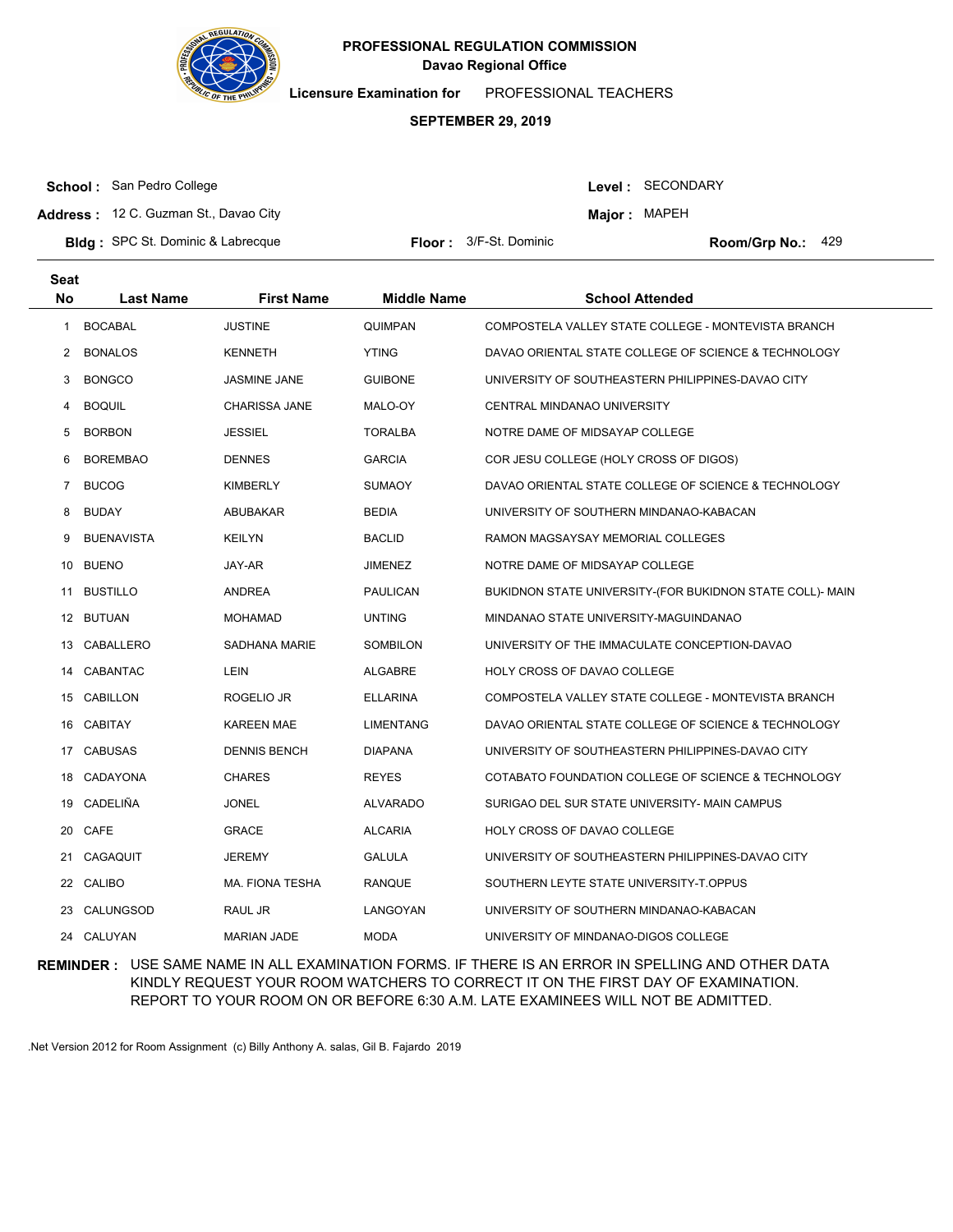

**Licensure Examination for**  PROFESSIONAL TEACHERS

#### **SEPTEMBER 29, 2019**

**School :** San Pedro College

Level : SECONDARY

**Major: MAPEH** 

**Address :** 12 C. Guzman St., Davao City

**Bldg :** SPC St. Dominic & Labrecque **Floor : Room: Floor :** 3/F-St. Dominic **Room/Grp No.:** Floor: 3/F-St. Dominic Room/Grp No.: 430

| <b>Seat</b> |                   |                    |                    |                                                           |
|-------------|-------------------|--------------------|--------------------|-----------------------------------------------------------|
| <b>No</b>   | <b>Last Name</b>  | <b>First Name</b>  | <b>Middle Name</b> | <b>School Attended</b>                                    |
| 1           | <b>CAMASURA</b>   | <b>HEIDEE JANE</b> | <b>RIVAMONTE</b>   | UNIVERSITY OF SOUTHEASTERN PHILIPPINES-DAVAO CITY         |
| 2           | <b>CAMINADE</b>   | ANA LOVELY         | <b>MARI</b>        | UNIVERSITY OF SOUTHEASTERN PHILIPPINES-DAVAO CITY         |
| 3           | <b>CAMINGAWAN</b> | <b>MERRY ROSE</b>  | <b>ATIS</b>        | NOTRE DAME OF MIDSAYAP COLLEGE                            |
| 4           | CAMPAAN           | <b>ROGELINE</b>    | <b>GAMONES</b>     | UNIVERSITY OF MINDANAO-TAGUM                              |
| 5           | CAÑEDA            | <b>ERNIE CHINO</b> | <b>DELA CERNA</b>  | HOLY CROSS OF DAVAO COLLEGE                               |
| 6           | CANOY             | <b>DANICA MAE</b>  | <b>BONSUBRE</b>    | BUKIDNON STATE UNIVERSITY-(FOR BUKIDNON STATE COLL)- MAIN |
| 7           | CANTOMAYOR        | <b>JOWIE</b>       | <b>SIDAYON</b>     | HOLY CROSS OF DAVAO COLLEGE                               |
| 8           | <b>CAPARAS</b>    | ROMEO JR.          | <b>ALEMANIA</b>    | UNIVERSITY OF SOUTHEASTERN PHILIPPINES-DAVAO CITY         |
| 9           | <b>CAPILITAN</b>  | <b>GLENDMORE</b>   | <b>DORIA</b>       | UNIVERSITY OF SOUTHERN MINDANAO-KABACAN                   |
| 10          | CAPILITAN         | <b>RHEAMAE</b>     | <b>REBUCAS</b>     | UNIVERSITY OF SOUTHERN MINDANAO-KABACAN                   |
| 11          | CARDAÑO           | <b>JULIE ANN</b>   | <b>RECLA</b>       | UNIVERSITY OF SOUTHEASTERN PHILIPPINES-DAVAO CITY         |
|             | 12 CARDINES       | <b>ANNA MARIE</b>  | BALAGA             | UNIVERSITY OF SOUTHEASTERN PHILIPPINES-DAVAO CITY         |
|             | 13 CARDINEZ       | <b>KHAREN</b>      | MANANTAN           | UNIVERSITY OF SOUTHERN MINDANAO-KABACAN                   |
| 14          | CARGASON          | <b>IVAN REY</b>    | <b>CENA</b>        | UNIVERSITY OF SOUTHERN MINDANAO-KABACAN                   |
| 15          | CARIÑO            | <b>DINAH</b>       | <b>ALBASTRO</b>    | HOLY CROSS OF DAVAO COLLEGE                               |
| 16          | <b>CARPIO</b>     | <b>LORELIE</b>     | <b>RIVERA</b>      | UNIVERSITY OF SOUTHEASTERN PHILIPPINES-DAVAO CITY         |
| 17          | CASPILLO          | <b>JUDE MELVIN</b> | <b>SECUBAN</b>     | NOTRE DAME UNIVERSITY                                     |
| 18          | CASTAÑEDA         | <b>MARVIN</b>      | <b>CADOTDOT</b>    | UNIVERSITY OF SOUTHERN MINDANAO-KABACAN                   |
| 19          | CASTILLANO        | <b>JAMES REY</b>   | <b>HALUP</b>       | UNIVERSITY OF SOUTHEASTERN PHILIPPINES-COMPOSTEAL CENTER  |
| 20          | CATANYAG          | <b>KRISLYN</b>     | <b>DULOS</b>       | NOTRE DAME OF MIDSAYAP COLLEGE                            |
| 21          | CAUMANDAY         | <b>ARSIE MELY</b>  | LATIBAN            | HOLY CROSS OF DAVAO COLLEGE                               |
| 22          | <b>CENTINA</b>    | <b>MARY JOY</b>    | <b>LARIOS</b>      | NOTRE DAME UNIVERSITY                                     |
| 23          | <b>CERNA</b>      | <b>REGINE</b>      | <b>LUNA</b>        | HOLY CROSS OF DAVAO COLLEGE                               |
|             | 24 CHEE           | <b>JEFFERSON</b>   | <b>CADAVOS</b>     | SURIGAO DEL SUR STATE UNIVERSITY- MAIN CAMPUS             |

**REMINDER :** USE SAME NAME IN ALL EXAMINATION FORMS. IF THERE IS AN ERROR IN SPELLING AND OTHER DATA KINDLY REQUEST YOUR ROOM WATCHERS TO CORRECT IT ON THE FIRST DAY OF EXAMINATION. REPORT TO YOUR ROOM ON OR BEFORE 6:30 A.M. LATE EXAMINEES WILL NOT BE ADMITTED.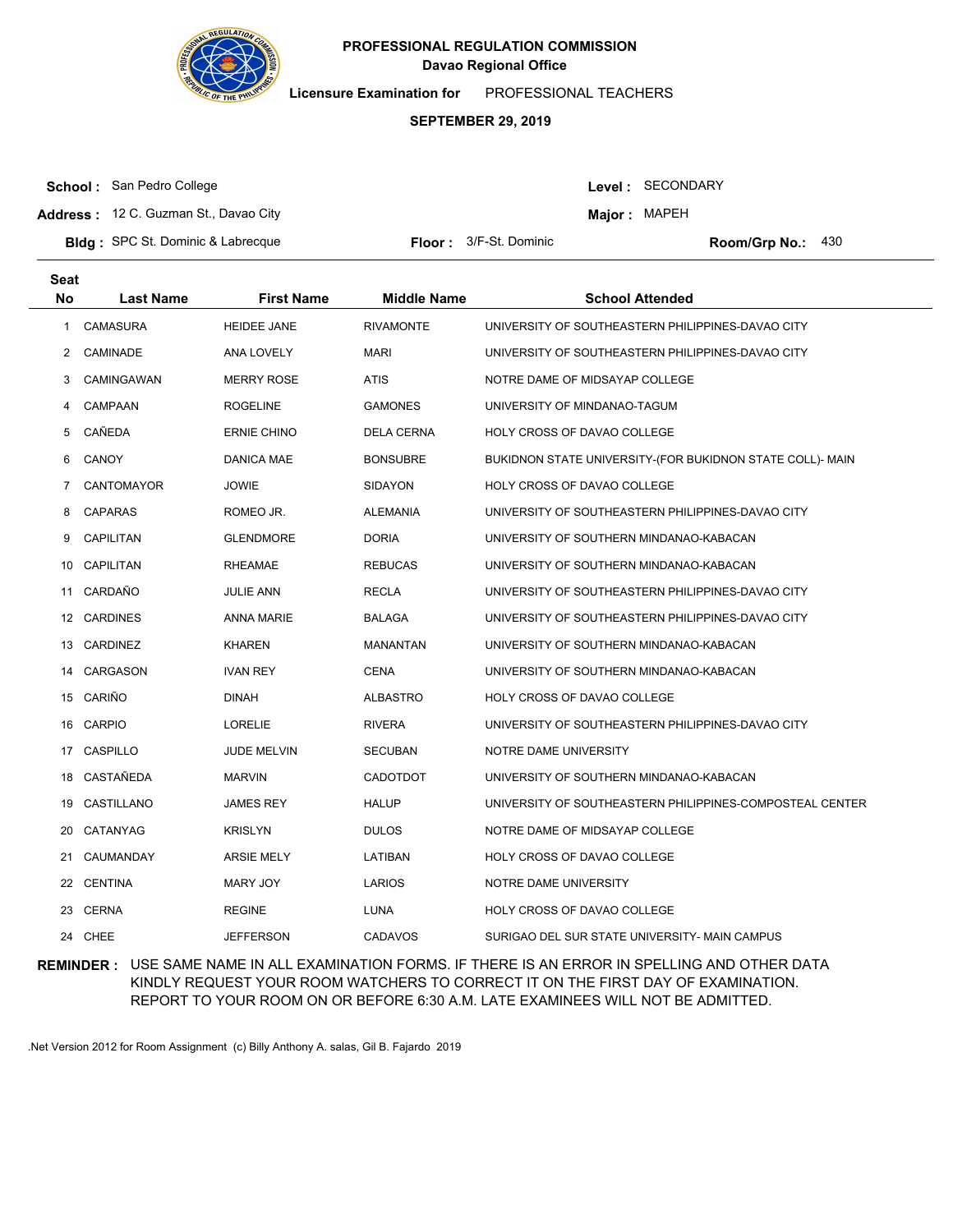

**Licensure Examination for**  PROFESSIONAL TEACHERS

#### **SEPTEMBER 29, 2019**

**School :** San Pedro College

Level : SECONDARY

**Address :** 12 C. Guzman St., Davao City

**Major: MAPEH** 

**Bldg :** SPC St. Dominic & Labrecque **Floor : Room: Floor :** 3/F-St. Dominic **Room/Grp No.:** 

Floor: 3/F-St. Dominic Room/Grp No.: 431

| <b>Seat</b>    |                  |                       |                    |                                                      |
|----------------|------------------|-----------------------|--------------------|------------------------------------------------------|
| <b>No</b>      | <b>Last Name</b> | <b>First Name</b>     | <b>Middle Name</b> | <b>School Attended</b>                               |
| $\mathbf{1}$   | <b>CILLADO</b>   | LOVELY JOY            | <b>SEVILLA</b>     | DAVAO ORIENTAL STATE COLLEGE OF SCIENCE & TECHNOLOGY |
| $\mathbf{2}$   | <b>CLAM</b>      | <b>SCHAINETTE</b>     | <b>TENORIO</b>     | NOTRE DAME UNIVERSITY                                |
| 3              | <b>COMBONG</b>   | MA. ALTHEA            | <b>ESPACIO</b>     | UNIVERSITY OF SOUTHEASTERN PHILIPPINES-DAVAO CITY    |
| 4              | <b>CONDES</b>    | <b>MAY ANTONETTE</b>  | <b>CALIMPONG</b>   | HOLY CROSS OF DAVAO COLLEGE                          |
| 5              | CORAJE           | <b>MARIMAR</b>        | <b>DOMAGNO</b>     | COMPOSTELA VALLEY STATE COLLEGE - MAIN               |
| 6              | <b>CORNELIO</b>  | ESTHER JOY            | <b>OFRIL</b>       | COTABATO CITY STATE POLYTECHNIC COLLEGE              |
| $\overline{7}$ | <b>CRUSPERO</b>  | KRYLLE HERSHEY        | SALCEDO            | UNIVERSITY OF SOUTHEASTERN PHILIPPINES-DAVAO CITY    |
| 8              | <b>CUBAR</b>     | <b>JAYGER</b>         | <b>VEQUISO</b>     | UNIVERSITY OF SOUTHERN MINDANAO-KABACAN              |
| 9              | <b>CUBELO</b>    | <b>CHRISTINE JOY</b>  | <b>CALABRIA</b>    | UNIVERSITY OF MINDANAO-DAVAO CITY                    |
| 10             | <b>CUNAHAP</b>   | ARIEL JAY             | PASADILLA          | HOLY CROSS OF DAVAO COLLEGE                          |
| 11             | <b>CURACHA</b>   | JONALYN               | <b>MALINDOG</b>    | HOLY CROSS OF DAVAO COLLEGE                          |
|                | 12 CURAY         | <b>KRIS ANTHONY</b>   | <b>LAURENTE</b>    | UNIVERSITY OF THE IMMACULATE CONCEPTION-DAVAO        |
|                | 13 DACLAN        | CARYLL FAYE           | CANDIDO            | UNIVERSITY OF SOUTHEASTERN PHILIPPINES-DAVAO CITY    |
| 14             | DACULA           | ISMAEL                | SALINDAB           | COTABATO CITY STATE POLYTECHNIC COLLEGE              |
|                | 15 DADING        | <b>CLEOFE</b>         | <b>DAGUNSA</b>     | COMPOSTELA VALLEY STATE COLLEGE - NEW BATAAN BRANCH  |
| 16             | DALAMA           | ANNA MARIE            | <b>SUMALIKWA</b>   | HOLY CROSS OF DAVAO COLLEGE                          |
|                | 17 DALINDING     | <b>JOHANNA</b>        | ADAM               | COTABATO CITY STATE POLYTECHNIC COLLEGE              |
| 18             | <b>DAMAY</b>     | MICHAEL JUDE          | <b>LEYNES</b>      | COR JESU COLLEGE (HOLY CROSS OF DIGOS)               |
| 19             | DARADZA          | <b>NAISA</b>          | <b>MACABINTO</b>   | COTABATO CITY STATE POLYTECHNIC COLLEGE              |
| 20             | <b>DATILAN</b>   | <b>HASIM</b>          | SAGAN              | SOUTH UPI COLLEGE                                    |
| 21             | DATUALI          | SANDRA                | ALI                | MINDANAO STATE UNIVERSITY-MAGUINDANAO                |
|                | 22 DAYAO         | <b>JOSEPHINE</b>      | <b>ROBLE</b>       | HOLY CROSS OF DAVAO COLLEGE                          |
| 23             | <b>DAYUPAY</b>   | <b>MARY GRACE</b>     | <b>ALOBA</b>       | HOLY CROSS OF DAVAO COLLEGE                          |
|                | 24 DE LEON       | <b>CHRISTINE GENE</b> | <b>BADOL</b>       | UNIVERSITY OF SOUTHEASTERN PHILIPPINES-DAVAO CITY    |

**REMINDER :** USE SAME NAME IN ALL EXAMINATION FORMS. IF THERE IS AN ERROR IN SPELLING AND OTHER DATA KINDLY REQUEST YOUR ROOM WATCHERS TO CORRECT IT ON THE FIRST DAY OF EXAMINATION. REPORT TO YOUR ROOM ON OR BEFORE 6:30 A.M. LATE EXAMINEES WILL NOT BE ADMITTED.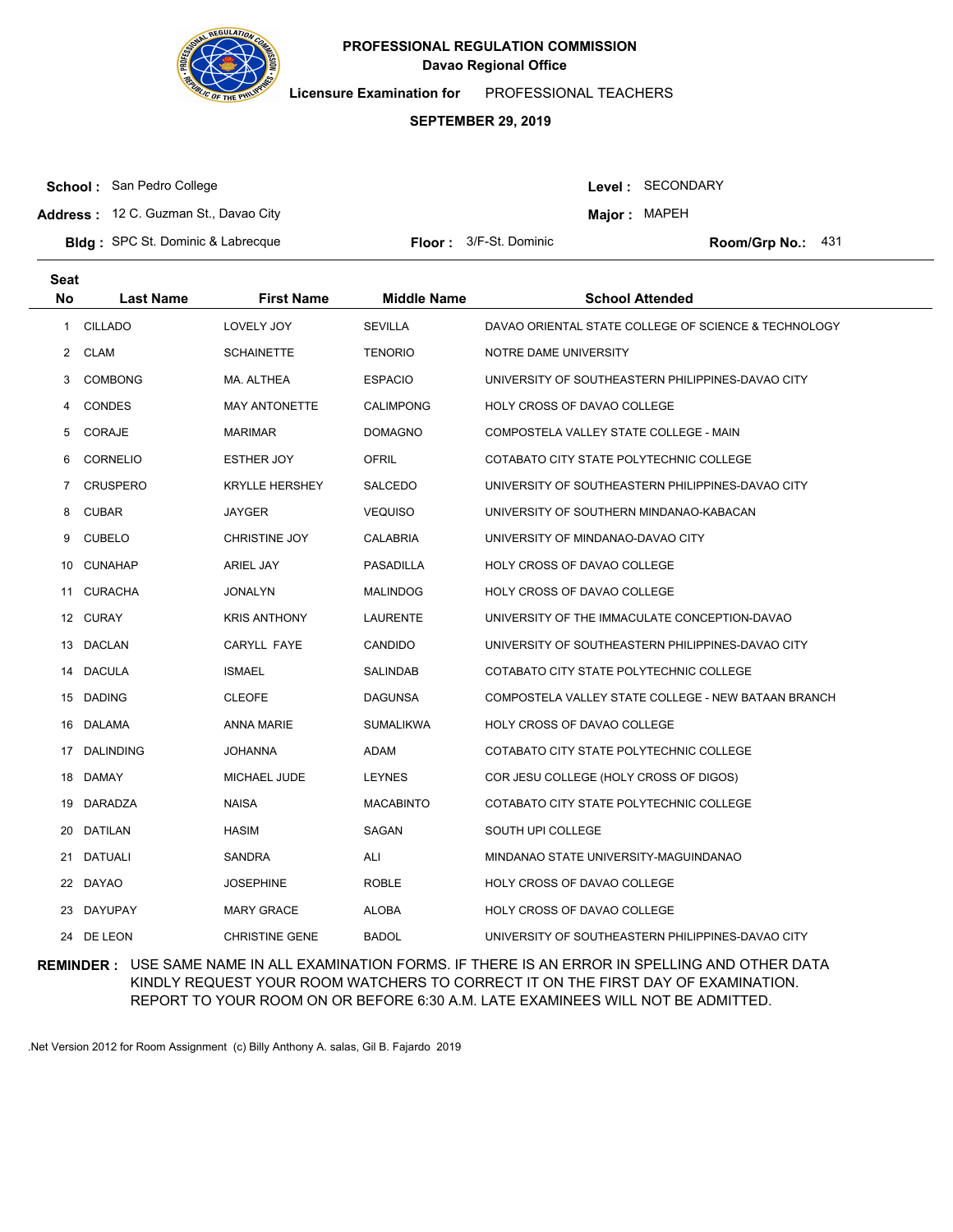

**Licensure Examination for**  PROFESSIONAL TEACHERS

#### **SEPTEMBER 29, 2019**

**School :** San Pedro College

Level : SECONDARY

**Address :** 12 C. Guzman St., Davao City

**Major: MAPEH** 

**Bldg :** SPC St. Dominic & Labrecque **Floor : AIF-St. Dominic Room/Grp No.: Room/Grp No.:** 

Floor: 4/F-St. Dominic Room/Grp No.: 432

| <b>Seat</b> |                     |                        |                    |                                                       |
|-------------|---------------------|------------------------|--------------------|-------------------------------------------------------|
| <b>No</b>   | <b>Last Name</b>    | <b>First Name</b>      | <b>Middle Name</b> | <b>School Attended</b>                                |
| 1.          | <b>DEBALOS</b>      | <b>JERLYN</b>          | <b>TRIPOLI</b>     | HOLY CROSS OF DAVAO COLLEGE                           |
| 2           | <b>DEGORIO</b>      | <b>AGNES</b>           | <b>AMPO</b>        | SAINT MARY'S COLLEGE-TAGUM                            |
| 3           | <b>DELA CRUZ</b>    | SHAELA MAE             | <b>SABATIN</b>     | MINDANAO STATE UNIVERSITY-MARAWI CITY                 |
| 4           | <b>DELPOSO</b>      | <b>JEDIEL LANCH</b>    | <b>CANADA</b>      | COMPOSTELA VALLEY STATE COLLEGE - MAIN                |
| 5           | <b>DIANA</b>        | CRIS JOY               | YBAÑEZ             | UNIVERSITY OF SOUTHEASTERN PHILIPPINES-DAVAO CITY     |
| 6           | <b>DIANO</b>        | <b>NOVACLARIZA</b>     | <b>AGUIWAT</b>     | DAVAO ORIENTAL STATE COLLEGE OF SCIENCE & TECHNOLOGY  |
| 7           | <b>DIAZ</b>         | <b>LEONY JAY</b>       | ALAMEDA            | UNIVERSITY OF THE IMMACULATE CONCEPTION-DAVAO         |
| 8           | <b>DIEZ</b>         | <b>LYNETH</b>          |                    | COMPOSTELA VALLEY STATE COLLEGE - MONTEVISTA BRANCH   |
| 9           | <b>DILAG</b>        | <b>VINCENT JADE</b>    | <b>ENERLAN</b>     | HOLY CROSS OF DAVAO COLLEGE                           |
| 10          | <b>DIMAO</b>        | <b>RASMIA</b>          | <b>MACARIMBANG</b> | COTABATO CITY STATE POLYTECHNIC COLLEGE               |
| 11          | <b>DIONALDO</b>     | <b>GIA</b>             | <b>DESOCATAN</b>   | COMPOSTELA VALLEY STATE COLLEGE - MAIN                |
|             | 12 DIONGA           | <b>KAMSA</b>           | <b>MACMOD</b>      | COTABATO CITY STATE POLYTECHNIC COLLEGE               |
|             | 13 DISO             | <b>EBRAHIM</b>         | PELANDOC           | COTABATO CITY STATE POLYTECHNIC COLLEGE               |
| 14          | <b>DIVINAGRACIA</b> | <b>CHARLES VON</b>     | <b>PALMARES</b>    | <b>CENTRAL MINDANAO UNIVERSITY</b>                    |
| 15          | <b>DOLORFINO</b>    | <b>HERMINIGILDO JR</b> | <b>ROMULO</b>      | UNIVERSITY OF SOUTHEASTERN PHILIPPINES-DAVAO CITY     |
| 16          | <b>DONAIRE</b>      | <b>MARCO</b>           | JERUSALEM          | UNIVERSITY OF MINDANAO-DIGOS COLLEGE                  |
| 17          | <b>DOROTAN</b>      | <b>CHERRIELY</b>       |                    | UNIVERSITY OF SOUTHEASTERN PHILIPPINES-DAVAO CITY     |
| 18          | <b>DRIS</b>         | SAHARA                 | <b>MAMINDIG</b>    | COTABATO CITY STATE POLYTECHNIC COLLEGE               |
| 19          | <b>DUCOG</b>        | CHARMIE                | <b>CABEROS</b>     | COMPOSTELA VALLEY STATE COLLEGE - MARAGUSAN BRANCH    |
| 20          | <b>DUHAYLUNGSOD</b> | <b>NOREEN</b>          | SAMOYA             | UNIVERSITY OF SOUTHEASTERN PHILIPPINES-DAVAO CITY     |
| 21          | DULACA              | SARAH FAYE             | AL-AG              | SILLIMAN UNIVERSITY                                   |
| 22          | <b>DUMAPIAS</b>     | <b>KRIS ANNE</b>       | <b>INTES</b>       | DAVAO ORIENTAL STATE COLLEGE OF SCIENCE & TECHNOLOGY  |
| 23          | DUMAYON             | <b>BAI NORHATA</b>     | ABDULKARIM         | COTABATO CITY STATE POLYTECHNIC COLLEGE               |
|             | 24 DUMDUMA          | <b>JADE VERGEL</b>     | <b>DAVOCOL</b>     | EASTERN VISAYAS STATE UNIVERSITY (for.L.I.T.)TACLOBAN |

**REMINDER :** USE SAME NAME IN ALL EXAMINATION FORMS. IF THERE IS AN ERROR IN SPELLING AND OTHER DATA KINDLY REQUEST YOUR ROOM WATCHERS TO CORRECT IT ON THE FIRST DAY OF EXAMINATION. REPORT TO YOUR ROOM ON OR BEFORE 6:30 A.M. LATE EXAMINEES WILL NOT BE ADMITTED.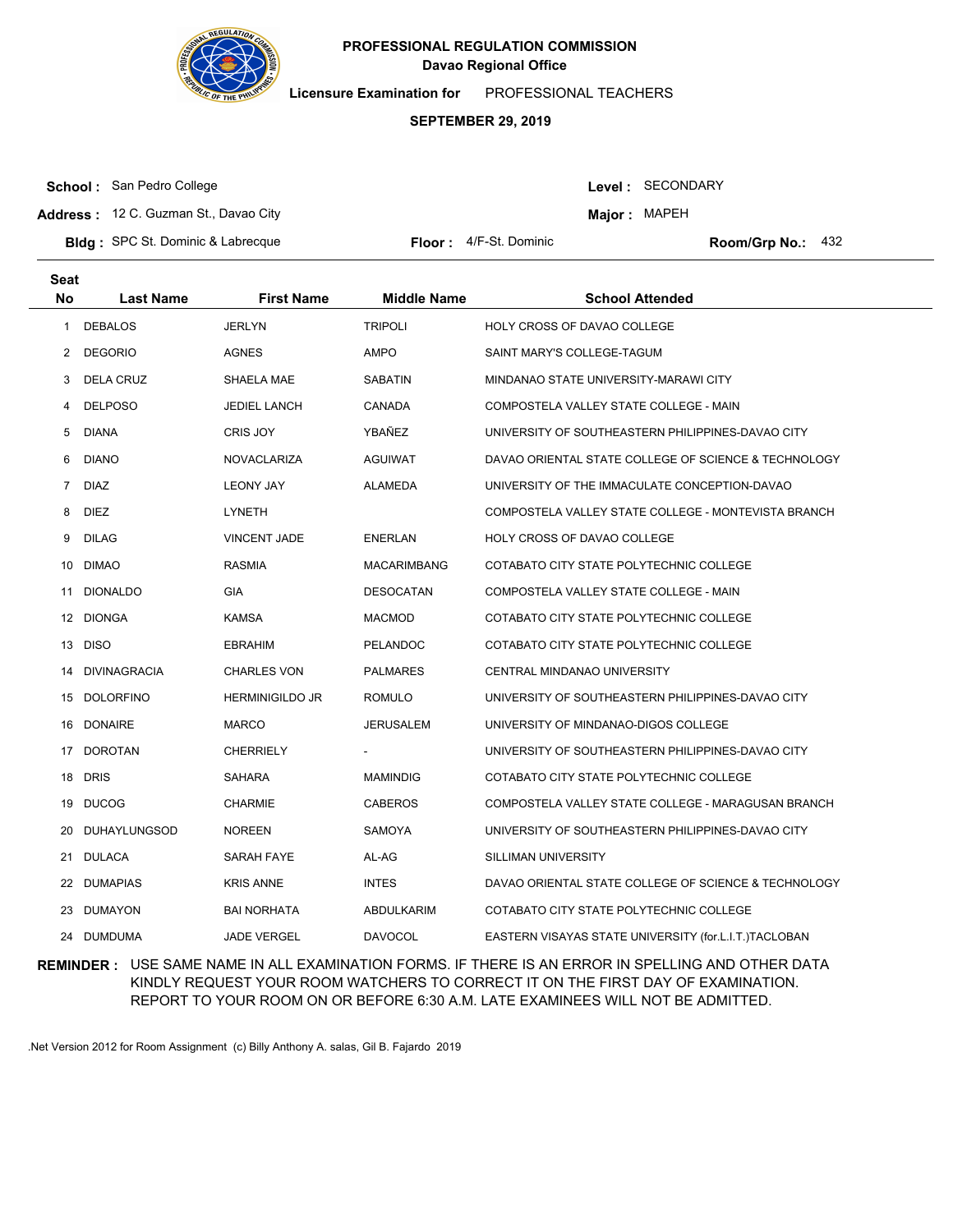

**Licensure Examination for**  PROFESSIONAL TEACHERS

#### **SEPTEMBER 29, 2019**

**School :** San Pedro College

Level : SECONDARY

**Major: MAPEH** 

**Address :** 12 C. Guzman St., Davao City

**Bldg :** SPC St. Dominic & Labrecque **Floor : AIF-St. Dominic Room/Grp No.: Room/Grp No.:** Floor: 4/F-St. Dominic Room/Grp No.: 433

| <b>Seat</b><br><b>No</b> | <b>Last Name</b> | <b>First Name</b>     | <b>Middle Name</b> | <b>School Attended</b>                                    |
|--------------------------|------------------|-----------------------|--------------------|-----------------------------------------------------------|
| 1                        | <b>DURON</b>     | <b>JAYSON</b>         | <b>MOMO</b>        | UNIVERSITY OF MINDANAO-DIGOS COLLEGE                      |
| 2                        | <b>ECHAVEZ</b>   | <b>JANELLE JOY</b>    | <b>TACANG</b>      | SURIGAO DEL SUR STATE UNIVERSITY- MAIN CAMPUS             |
| 3                        | <b>EGDALIN</b>   | KARA ANGELA           | ABAO               | CENTRAL MINDANAO UNIVERSITY                               |
| 4                        | <b>ELECCION</b>  | <b>AIRAH BLISS</b>    | <b>MABUNGA</b>     | BUKIDNON STATE UNIVERSITY-(FOR BUKIDNON STATE COLL)- MAIN |
| 5                        | <b>ELENTO</b>    | ROLDAN JAMES          | <b>GONZALES</b>    | CENTRAL MINDANAO UNIVERSITY                               |
| 6                        | <b>EMBAN</b>     | <b>MONASARAH</b>      | <b>BILAO</b>       | COTABATO CITY STATE POLYTECHNIC COLLEGE                   |
| 7                        | <b>EMEJAS</b>    | <b>JOHN ERICK</b>     | PADERNILLA         | UNIVERSITY OF SOUTHERN MINDANAO-KABACAN                   |
| 8                        | <b>ENGKONG</b>   | <b>LOWEN JEM</b>      | <b>DEPAKAKIBO</b>  | UNIVERSITY OF THE IMMACULATE CONCEPTION-DAVAO             |
| 9                        | <b>ENTERA</b>    | ANACLITO JR           | <b>UBAS</b>        | COMPOSTELA VALLEY STATE COLLEGE - MONTEVISTA BRANCH       |
| 10                       | <b>ESCANDOR</b>  | <b>GABRIEL SETH</b>   | <b>ALMONICAR</b>   | UNIVERSITY OF SOUTHEASTERN PHILIPPINES-DAVAO CITY         |
| 11                       | <b>ESMAEL</b>    | <b>FAIRODZ</b>        | <b>SAMAMA</b>      | COTABATO CITY STATE POLYTECHNIC COLLEGE                   |
|                          | 12 ESMAIL        | ASIYA                 | <b>OMAR</b>        | COTABATO CITY STATE POLYTECHNIC COLLEGE                   |
| 13                       | <b>ESMAIL</b>    | <b>NORAILA</b>        | <b>ABDULLA</b>     | COTABATO CITY STATE POLYTECHNIC COLLEGE                   |
| 14                       | <b>ESPINA</b>    | PRECIOUS ELLAINE      | <b>BULALA</b>      | HOLY CROSS OF DAVAO COLLEGE                               |
|                          | 15 ESPONJA       | JOANNA CARYL          | <b>PEREZ</b>       | UNIVERSITY OF SOUTHEASTERN PHILIPPINES-DAVAO CITY         |
| 16                       | <b>ESTEBAN</b>   | ANDY GREGORY          | PANUAYAN           | DAVAO ORIENTAL STATE COLLEGE OF SCIENCE & TECHNOLOGY      |
| 17                       | <b>ETAC</b>      | RENATO. JR.           | CORTEZ             | SURIGAO DEL SUR STATE UNIVERSITY- MAIN CAMPUS             |
| 18                       | FELAMIN          | <b>CYNDEE GLORIFE</b> | <b>BALITAYO</b>    | HOLY CROSS OF DAVAO COLLEGE                               |
| 19                       | <b>FELAMIN</b>   | KINDEE LORAINE        | <b>BALITAYO</b>    | HOLY CROSS OF DAVAO COLLEGE                               |
|                          | 20 FERNANDEZ     | <b>MARY ANN</b>       | <b>LUMAGOD</b>     | UNIVERSITY OF MINDANAO-DAVAO CITY                         |
| 21                       | <b>FERNANDEZ</b> | MYLA                  | YULO               | JOHN PAUL II COLLEGE                                      |
|                          | 22 FLORES        | <b>BONILD YOSIF</b>   | <b>ANCOG</b>       | JOHN PAUL II COLLEGE                                      |

**REMINDER :** USE SAME NAME IN ALL EXAMINATION FORMS. IF THERE IS AN ERROR IN SPELLING AND OTHER DATA KINDLY REQUEST YOUR ROOM WATCHERS TO CORRECT IT ON THE FIRST DAY OF EXAMINATION. REPORT TO YOUR ROOM ON OR BEFORE 6:30 A.M. LATE EXAMINEES WILL NOT BE ADMITTED.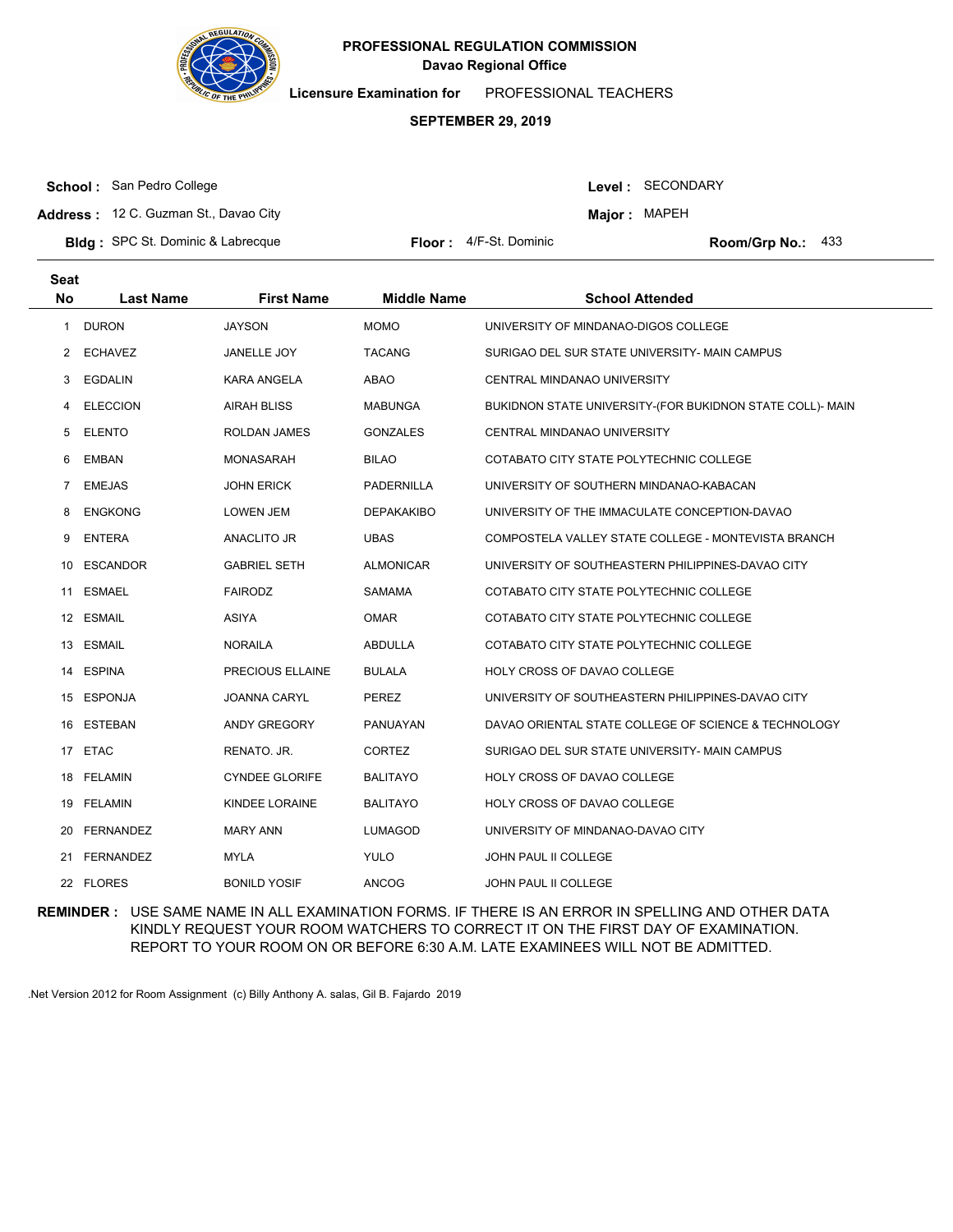

**Licensure Examination for**  PROFESSIONAL TEACHERS

#### **SEPTEMBER 29, 2019**

**School :** San Pedro College

Level : SECONDARY

**Major: MAPEH** 

**Address :** 12 C. Guzman St., Davao City

**Bldg :** SPC St. Dominic & Labrecque **Floor : AIF-St. Dominic Room/Grp No.: Room/Grp No.:** 

Floor: 4/F-St. Dominic Room/Grp No.: 434

| <b>Seat</b>    |                  |                      |                    |                                                           |
|----------------|------------------|----------------------|--------------------|-----------------------------------------------------------|
| <b>No</b>      | <b>Last Name</b> | <b>First Name</b>    | <b>Middle Name</b> | <b>School Attended</b>                                    |
| 1              | <b>FLORES</b>    | <b>HERBERT</b>       | <b>SANCHEZ</b>     | COMPOSTELA VALLEY STATE COLLEGE - MARAGUSAN BRANCH        |
| $\overline{2}$ | <b>FLORES</b>    | <b>JAMAICA</b>       | <b>EBIN</b>        | BUKIDNON STATE UNIVERSITY-(FOR BUKIDNON STATE COLL)- MAIN |
| 3              | <b>FRANCISCO</b> | <b>ALJUN</b>         | <b>SALAMILAO</b>   | COMPOSTELA VALLEY STATE COLLEGE - MARAGUSAN BRANCH        |
| 4              | <b>FRANCISCO</b> | ANA MAE              | <b>GERALI</b>      | HOLY CROSS OF DAVAO COLLEGE                               |
| 5              | <b>FRANCISCO</b> | <b>JEMWELL</b>       | <b>BUSAYONG</b>    | UNIVERSITY OF SOUTHERN MINDANAO-KABACAN                   |
| 6              | <b>FRANCISCO</b> | ROCHELLE JANE        | <b>BAMA</b>        | NOTRE DAME UNIVERSITY                                     |
| $7^{\circ}$    | <b>FRANCO</b>    | <b>ANNREY DULCE</b>  | <b>ASIDILLO</b>    | HOLY CROSS OF DAVAO COLLEGE                               |
| 8              | <b>FUENTES</b>   | AL GABRIEL           | <b>LAURON</b>      | BUKIDNON STATE UNIVERSITY-(FOR BUKIDNON STATE COLL)- MAIN |
| 9              | <b>GABAS</b>     | <b>IRISH LOUISE</b>  | <b>SEPRADO</b>     | BUKIDNON STATE UNIVERSITY-(FOR BUKIDNON STATE COLL)- MAIN |
| 10             | <b>GACUS</b>     | <b>BREN</b>          | FABE               | HOLY CROSS OF DAVAO COLLEGE                               |
| 11             | <b>GALANIDA</b>  | <b>FLORYNIE ROSE</b> | <b>VILLAMOR</b>    | UNIVERSITY OF SOUTHEASTERN PHILIPPINES-DAVAO CITY         |
| 12             | <b>GALBO</b>     | <b>JEVEEY CARP</b>   | <b>CARPIO</b>      | DAVAO ORIENTAL STATE COLLEGE OF SCIENCE & TECHNOLOGY      |
| 13             | <b>GALLO</b>     | ANGEL LUZ            | SAAC               | UNIVERSITY OF SOUTHERN MINDANAO-KABACAN                   |
| 14             | <b>GALLO</b>     | <b>JEREMIAS</b>      | <b>MONCADA</b>     | COMPOSTELA VALLEY STATE COLLEGE - MAIN                    |
| 15             | GAMAYOT          | <b>ALLYSA</b>        | <b>MARAASIN</b>    | UNIVERSITY OF SOUTHERN MINDANAO-KABACAN                   |
| 16             | <b>GAMOT</b>     | <b>FAITH BEB</b>     | <b>ACASIO</b>      | BUKIDNON STATE UNIVERSITY-(FOR BUKIDNON STATE COLL)- MAIN |
| 17             | <b>GERARMAN</b>  | JELLY FE             | <b>DALEN</b>       | UNIVERSITY OF SOUTHEASTERN PHILIPPINES-COMPOSTEAL CENTER  |
| 18             | <b>GONZALES</b>  | <b>JENEFER</b>       | <b>ARIEM</b>       | SURIGAO DEL SUR STATE UNIVERSITY- MAIN CAMPUS             |
| 19             | GORGE            | SHIELLA MAE          | <b>BUGHAO</b>      | VISAYAS STATE UNIVERSITY (for.VISCA,LSU.)-BAYBAY          |
| 20             | <b>GUALBERTO</b> | <b>ARIEL</b>         | <b>VILLAMOR</b>    | BUKIDNON STATE UNIVERSITY-(FOR BUKIDNON STATE COLL)- MAIN |
|                | 21 GUIAMEL       | <b>ARNESA</b>        | <b>MOHAMAD</b>     | COTABATO CITY STATE POLYTECHNIC COLLEGE                   |

**REMINDER :** USE SAME NAME IN ALL EXAMINATION FORMS. IF THERE IS AN ERROR IN SPELLING AND OTHER DATA KINDLY REQUEST YOUR ROOM WATCHERS TO CORRECT IT ON THE FIRST DAY OF EXAMINATION. REPORT TO YOUR ROOM ON OR BEFORE 6:30 A.M. LATE EXAMINEES WILL NOT BE ADMITTED.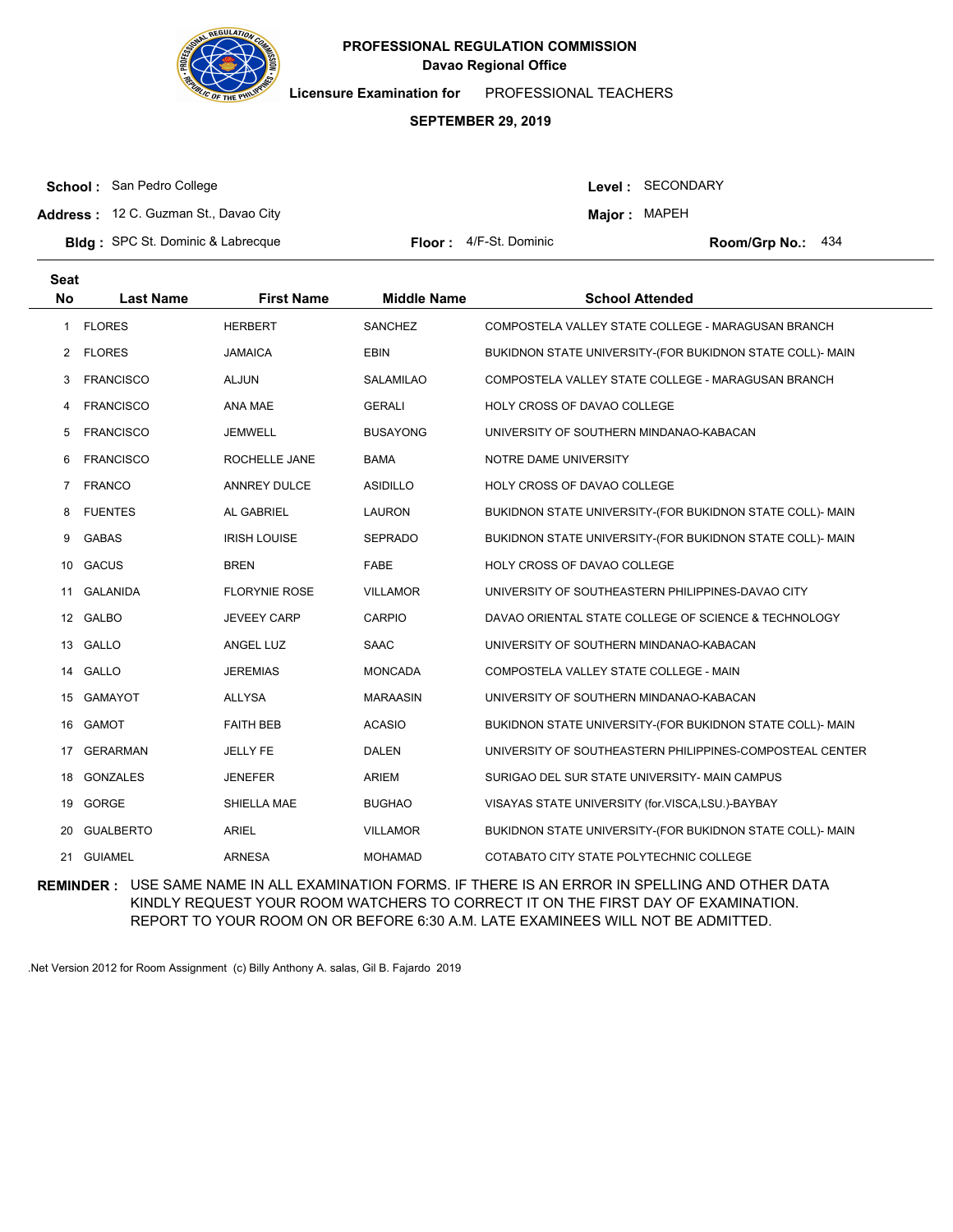

**Licensure Examination for**  PROFESSIONAL TEACHERS

#### **SEPTEMBER 29, 2019**

**School :** San Pedro College

Level : SECONDARY

**Major: MAPEH** 

**Address :** 12 C. Guzman St., Davao City

**Bldg :** SPC St. Dominic & Labrecque **Floor : AIF-St. Dominic Room/Grp No.: Room/Grp No.:** 

Floor: 4/F-St. Dominic Room/Grp No.: 435

| <b>Seat</b>  |                   |                    |                    |                                                    |
|--------------|-------------------|--------------------|--------------------|----------------------------------------------------|
| <b>No</b>    | <b>Last Name</b>  | <b>First Name</b>  | <b>Middle Name</b> | <b>School Attended</b>                             |
| $\mathbf{1}$ | <b>GUIAPAR</b>    | SARAH              | <b>JABONILLO</b>   | COTABATO CITY STATE POLYTECHNIC COLLEGE            |
| 2            | <b>GUICHAPIN</b>  | <b>GENWAREN</b>    | <b>TABUADA</b>     | NOTRE DAME UNIVERSITY                              |
| 3            | <b>GUILLERMO</b>  | <b>JARROD KYLE</b> |                    | UNIVERSITY OF MINDANAO-DIGOS COLLEGE               |
| 4            | <b>GUIRALDO</b>   | <b>ALIZAR</b>      | <b>BRIOSO</b>      | FATHER SATURNINO URIOS UNIVERSITY (URIOS COLL)     |
| 5            | <b>GUIROBEN</b>   | <b>GRACE MAE</b>   | <b>MORALES</b>     | COTABATO CITY STATE POLYTECHNIC COLLEGE            |
| 6            | <b>GUJILDE</b>    | <b>MC NEL SEAN</b> | <b>DOROMAL</b>     | <b>HOLY CROSS OF DAVAO COLLEGE</b>                 |
| 7            | <b>GUMAPAC</b>    | <b>CHRISBERRIE</b> | <b>GUMOMBAL</b>    | UNIVERSITY OF SOUTHEASTERN PHILIPPINES-DAVAO CITY  |
| 8            | <b>GUMARAN</b>    | <b>ACE VERGEL</b>  | <b>TAGOSE</b>      | UNIVERSITY OF MINDANAO-DIGOS COLLEGE               |
| 9            | <b>HADJIMONER</b> | <b>NORHAMA</b>     | KASAN              | MINDANAO STATE UNIVERSITY-MAGUINDANAO              |
| 10           | <b>HARID</b>      | <b>OMMOLHAIR</b>   | <b>SAMMA</b>       | HOLY TRINITY COLLEGE OF GENERAL SANTOS CITY        |
| 11           | <b>HARON</b>      | <b>NADIA</b>       | <b>NARO</b>        | COTABATO CITY STATE POLYTECHNIC COLLEGE            |
| 12           | <b>HEPGANO</b>    | WELLAMIE           | <b>BALABA</b>      | <b>HOLY CROSS OF DAVAO COLLEGE</b>                 |
| 13           | HIBAYA            | MINNIE GRACE       | <b>MANOS</b>       | COMPOSTELA VALLEY STATE COLLEGE - MARAGUSAN BRANCH |
| 14           | <b>HILARIO</b>    | <b>GERONIMO JR</b> | <b>BANSAG</b>      | HOLY CROSS OF DAVAO COLLEGE                        |
| 15           | <b>HIPONIA</b>    | PRINCESS JADE      | <b>CLARIN</b>      | COMPOSTELA VALLEY STATE COLLEGE - MAIN             |
| 16           | HOFELIÑA          | <b>EDRALYN</b>     | <b>SANORIA</b>     | CENTRAL MINDANAO UNIVERSITY                        |
| 17           | <b>HONQUILADA</b> | NIKKO JAY          | <b>DATU</b>        | CENTRAL MINDANAO UNIVERSITY                        |
| 18           | <b>HORIUCHI</b>   | <b>LORENA</b>      | <b>FERNANDEZ</b>   | HOLY CROSS OF DAVAO COLLEGE                        |
| 19           | IBAÑEZ            | <b>JOHN LIPHER</b> | TABARANZA          | UNIVERSITY OF SOUTHERN MINDANAO-KABACAN            |
| 20           | <b>IMPAS</b>      | <b>KEYVIN</b>      |                    | CENTRAL MINDANAO UNIVERSITY                        |
| 21           | <b>INTONG</b>     | <b>JERRYLYN</b>    | <b>ZUNIGA</b>      | PILGRIM CHRISTIAN COLLEGE                          |

**REMINDER :** USE SAME NAME IN ALL EXAMINATION FORMS. IF THERE IS AN ERROR IN SPELLING AND OTHER DATA KINDLY REQUEST YOUR ROOM WATCHERS TO CORRECT IT ON THE FIRST DAY OF EXAMINATION. REPORT TO YOUR ROOM ON OR BEFORE 6:30 A.M. LATE EXAMINEES WILL NOT BE ADMITTED.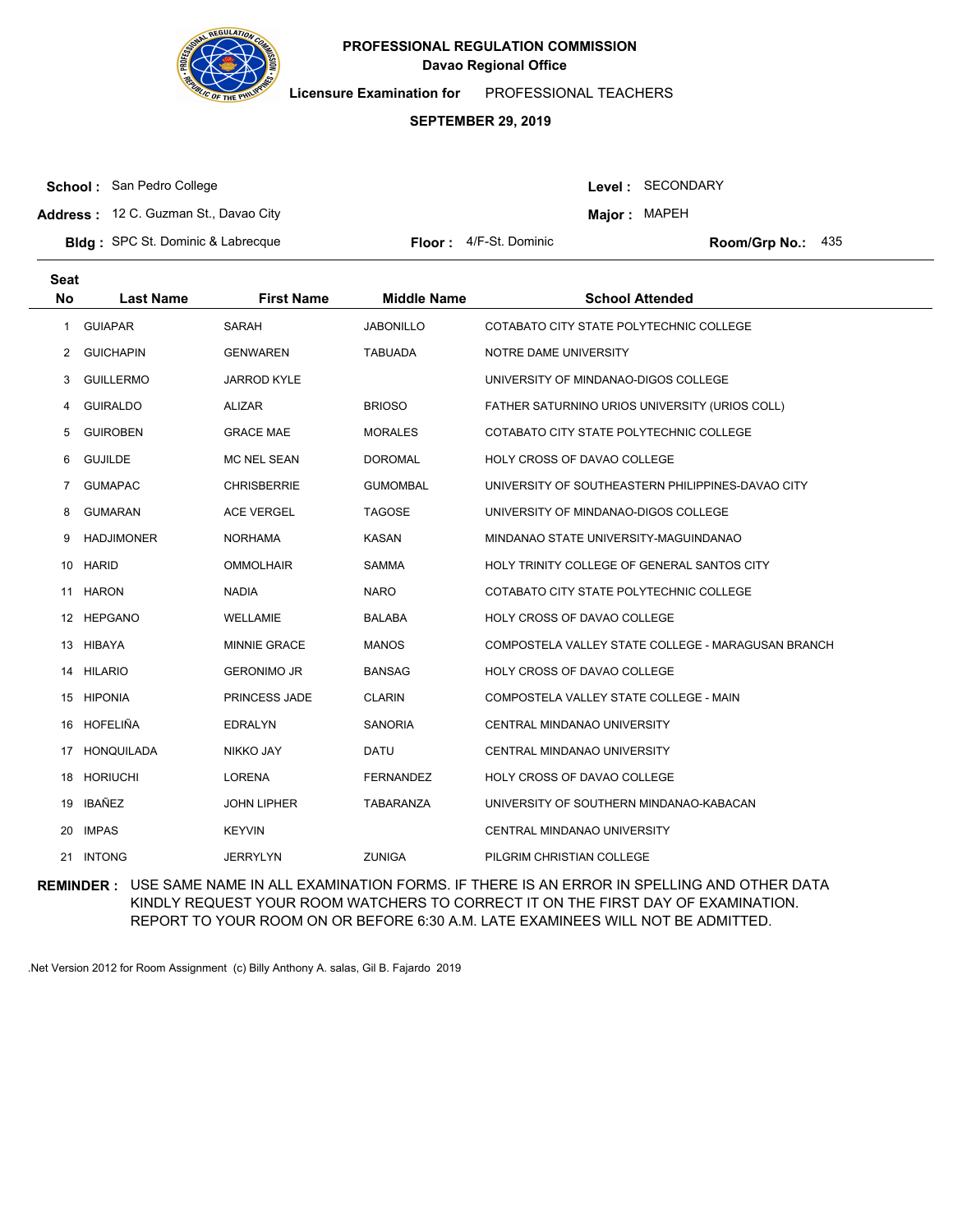

**Licensure Examination for**  PROFESSIONAL TEACHERS

#### **SEPTEMBER 29, 2019**

**School :** San Pedro College

Level : SECONDARY

**Major: MAPEH** 

**Address :** 12 C. Guzman St., Davao City

**Bldg :** SPC St. Dominic & Labrecque **Floor : AIF-St. Dominic Room/Grp No.: Room/Grp No.:** 

Floor: 4/F-St. Dominic Room/Grp No.: 436

| <b>Seat</b><br><b>No</b> | <b>Last Name</b> | <b>First Name</b>          | <b>Middle Name</b> | <b>School Attended</b>                                    |
|--------------------------|------------------|----------------------------|--------------------|-----------------------------------------------------------|
| 1                        | <b>ISMAEL</b>    | <b>BASIR</b>               | <b>MOJA</b>        | UNIVERSITY OF MINDANAO-DAVAO CITY                         |
| $\mathbf{2}^{\circ}$     | <b>JAGMOC</b>    | <b>ROSA</b>                | <b>GRANADA</b>     | BUKIDNON STATE UNIVERSITY-STO TOMAS EXTERNAL STUDIES CTR. |
| 3                        | <b>JAMERO</b>    | <b>JASMIN</b>              | <b>JABONITE</b>    | UNIVERSITY OF BOHOL                                       |
| 4                        | <b>JARDINICO</b> | ANGELA GABRIELLE           | <b>RECLA</b>       | UNIVERSITY OF THE IMMACULATE CONCEPTION-DAVAO             |
| 5                        | <b>JUABAN</b>    | <b>MARIA MHARTINA</b>      |                    | UNIVERSITY OF THE IMMACULATE CONCEPTION-DAVAO             |
| 6                        | <b>JUEZAN</b>    | HANNAH KATREENA JOYCSANTOS |                    | UNIVERSITY OF SOUTHEASTERN PHILIPPINES-DAVAO CITY         |
| 7                        | <b>JUMALON</b>   | <b>MA.RHEA JANE</b>        | <b>ADA</b>         | UNIVERSITY OF MINDANAO-DAVAO CITY                         |
| 8                        | <b>KADIL</b>     | <b>MOHAMMAD SHAMIER</b>    | <b>KARIM</b>       | NOTRE DAME UNIVERSITY                                     |
| 9                        | <b>KALIS</b>     | <b>AMILIL</b>              | <b>TINGKAL</b>     | COTABATO CITY STATE POLYTECHNIC COLLEGE                   |
| 10                       | <b>KAMSA</b>     | <b>MUHAMIDEN</b>           | <b>TUAN</b>        | MINDANAO STATE UNIVERSITY-MAGUINDANAO                     |
| 11                       | <b>KANTONG</b>   | MOHAMAD NASSEF             | <b>SULIEK</b>      | UNIVERSITY OF SOUTHERN MINDANAO-KABACAN                   |
|                          | 12 KARIM         | <b>ROSALIE</b>             | SOLANO             | NOTRE DAME UNIVERSITY                                     |
| 13                       | <b>KARIM</b>     | SITTIE HANNAH              | <b>GUIAMALON</b>   | MINDANAO STATE UNIVERSITY-MAGUINDANAO                     |
| 14                       | <b>KEMPIS</b>    | <b>ALYN</b>                | <b>TERO</b>        | UNIVERSITY OF THE IMMACULATE CONCEPTION-DAVAO             |
|                          | 15 LACERNA       | <b>FRETZJELYN</b>          | <b>TUMILAS</b>     | NOTRE DAME UNIVERSITY                                     |
| 16                       | LADSID           | <b>FARHANA</b>             | <b>KUSAIN</b>      | MINDANAO STATE UNIVERSITY-MAGUINDANAO                     |
| 17                       | LAGRAMA          | <b>RUSTOM JICK</b>         | <b>GORGOD</b>      | COMPOSTELA VALLEY STATE COLLEGE - NEW BATAAN BRANCH       |
| 18                       | LAGUNGAN         | <b>MARILOU</b>             | <b>MASINARING</b>  | COMPOSTELA VALLEY STATE COLLEGE - MARAGUSAN BRANCH        |
|                          | 19 LANCIAN       | <b>CHARISA JANE</b>        | <b>MANGADLAO</b>   | UNIVERSITY OF THE IMMACULATE CONCEPTION-DAVAO             |
| 20                       | <b>LANDICHO</b>  | AYA PAULA                  | <b>SAJOL</b>       | UNIVERSITY OF SOUTHEASTERN PHILIPPINES-DAVAO CITY         |
|                          | 21 LANUS         | <b>GRACE</b>               | <b>MASUMPAD</b>    | UNIVERSITY OF MINDANAO-DAVAO CITY                         |

**REMINDER :** USE SAME NAME IN ALL EXAMINATION FORMS. IF THERE IS AN ERROR IN SPELLING AND OTHER DATA KINDLY REQUEST YOUR ROOM WATCHERS TO CORRECT IT ON THE FIRST DAY OF EXAMINATION. REPORT TO YOUR ROOM ON OR BEFORE 6:30 A.M. LATE EXAMINEES WILL NOT BE ADMITTED.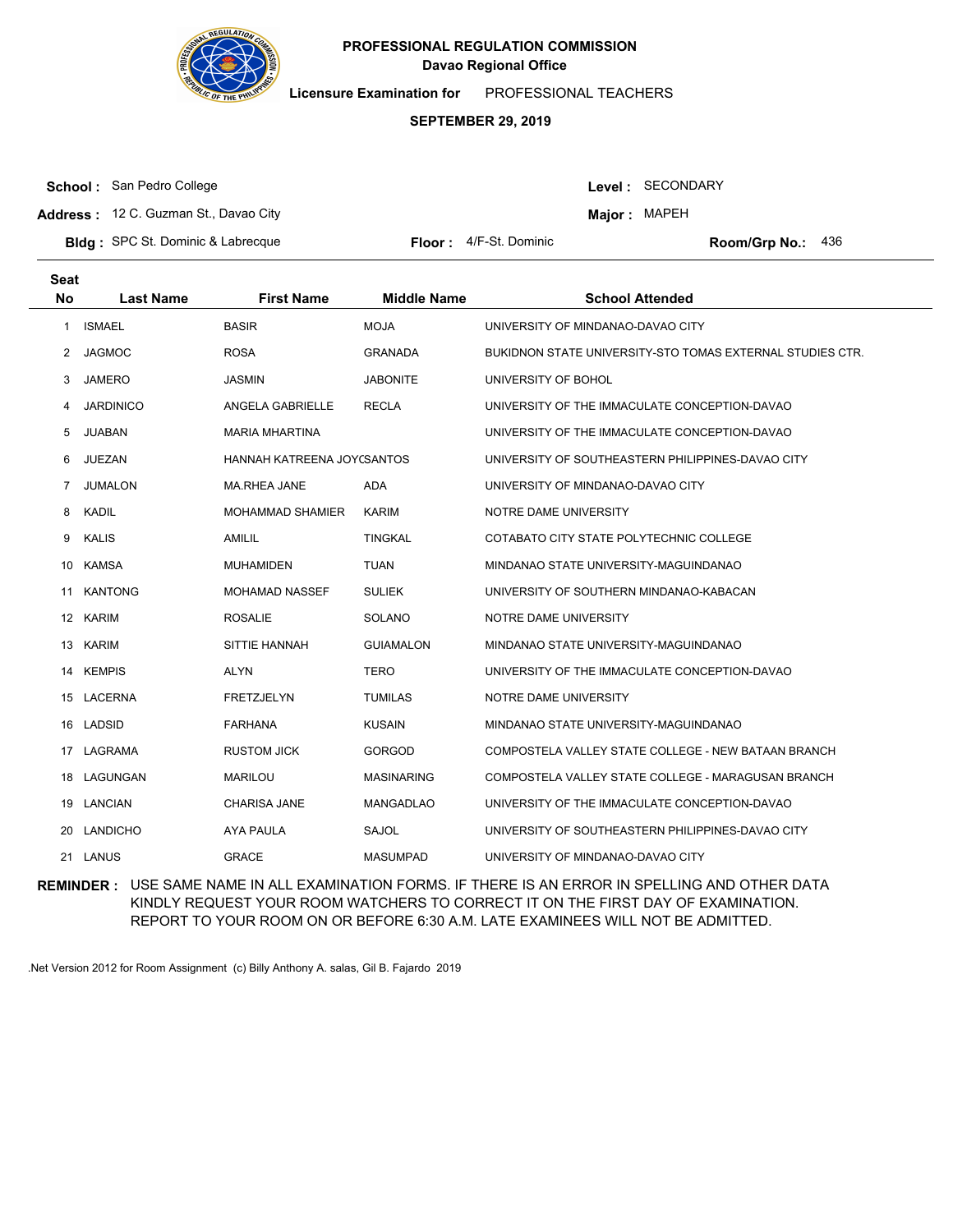

**Licensure Examination for**  PROFESSIONAL TEACHERS

#### **SEPTEMBER 29, 2019**

**School :** San Pedro College

Level : SECONDARY

**Address :** 12 C. Guzman St., Davao City

**Major: MAPEH** 

**Bldg :** SPC St. Dominic & Labrecque **Floor : AIF-St. Dominic Room/Grp No.: Room/Grp No.:** 

Floor: 4/F-St. Dominic Room/Grp No.: 437

| <b>Seat</b>  |                  |                           |                    |                                                          |
|--------------|------------------|---------------------------|--------------------|----------------------------------------------------------|
| <b>No</b>    | <b>Last Name</b> | <b>First Name</b>         | <b>Middle Name</b> | <b>School Attended</b>                                   |
| $\mathbf{1}$ | LAPE             | <b>YVONNE</b>             | <b>BESAGAR</b>     | UNIVERSITY OF SOUTHEASTERN PHILIPPINES-DAVAO CITY        |
| 2            | <b>LASTIMADO</b> | <b>KRISTENE</b>           | <b>ROMANOS</b>     | UNIVERSITY OF MINDANAO-DIGOS COLLEGE                     |
| 3            | <b>LASTIMOSO</b> | <b>ROSILYN</b>            | PARDILLO           | NOTRE DAME OF MIDSAYAP COLLEGE                           |
| 4            | LAUBAN           | <b>JANE ROHANIE</b>       | <b>MACALAPIN</b>   | NOTRE DAME UNIVERSITY                                    |
| 5            | <b>LAURENTE</b>  | <b>AIKIN</b>              | <b>IWAMOTO</b>     | UNIVERSITY OF THE IMMACULATE CONCEPTION-DAVAO            |
| 6            | LAUSA            | <b>MARNIE</b>             | <b>AUDITOR</b>     | <b>HOLY CROSS OF DAVAO COLLEGE</b>                       |
| 7            | LEGASPI          | <b>ZAZZEN AID</b>         | ABRIGANA           | UNIVERSITY OF MINDANAO-DIGOS COLLEGE                     |
| 8            | <b>LIBRES</b>    | RAZCYLL MAY               | <b>MONREAL</b>     | COMPOSTELA VALLEY STATE COLLEGE - MARAGUSAN BRANCH       |
| 9            | <b>LIBUSADA</b>  | <b>DEXYLL ROSE</b>        | <b>BAJENTING</b>   | UNIVERSITY OF SOUTHEASTERN PHILIPPINES-COMPOSTEAL CENTER |
| 10           | <b>LINDONG</b>   | <b>BABY JANE</b>          | CARIDO             | COMPOSTELA VALLEY STATE COLLEGE - MARAGUSAN BRANCH       |
| 11           | LINGANAY         | CARLA JANE                | <b>BAHINTING</b>   | DAVAO ORIENTAL STATE COLLEGE OF SCIENCE & TECHNOLOGY     |
| 12           | <b>LINO</b>      | <b>JENIVIE</b>            | <b>LORA</b>        | COMPOSTELA VALLEY STATE COLLEGE - MONTEVISTA BRANCH      |
|              | 13 LLABAN        | <b>JILLMARIE RICAROSE</b> | <b>CIRUNAY</b>     | UNIVERSITY OF MINDANAO-DIGOS COLLEGE                     |
|              | 14 LOPEZ         | <b>ANNA MAE</b>           | MASANGAY           | DAVAO ORIENTAL STATE COLLEGE OF SCIENCE & TECHNOLOGY     |
| 15           | LOZADA           | <b>MHELROSE</b>           | <b>PASCUA</b>      | <b>HOLY CROSS OF DAVAO COLLEGE</b>                       |
| 16           | LOZADA           | <b>RIZZA MAE</b>          | <b>ANGOT</b>       | <b>HOLY CROSS OF DAVAO COLLEGE</b>                       |
| 17           | LOZARITA         | <b>REALYN</b>             | <b>CAMBAN</b>      | SULTAN KUDARAT POLYTECHNIC STATE COLLEGE-ISULAN          |
|              | 18 LUARDO        | <b>HERSHY</b>             | <b>TRASPORTE</b>   | COMPOSTELA VALLEY STATE COLLEGE - MAIN                   |
| 19           | LUBIANO          | <b>MAYENNE CHRISTI</b>    | <b>TIZON</b>       | DAVAO ORIENTAL STATE COLLEGE OF SCIENCE & TECHNOLOGY     |
| 20           | <b>LUMAHANG</b>  | <b>EFRAIM</b>             | <b>LEGASPINO</b>   | COMPOSTELA VALLEY STATE COLLEGE - MAIN                   |
|              | 21 LUMBATAN      | <b>NORHAMIDIN</b>         | <b>SULAIMAN</b>    | NOTRE DAME UNIVERSITY                                    |

**REMINDER :** USE SAME NAME IN ALL EXAMINATION FORMS. IF THERE IS AN ERROR IN SPELLING AND OTHER DATA KINDLY REQUEST YOUR ROOM WATCHERS TO CORRECT IT ON THE FIRST DAY OF EXAMINATION. REPORT TO YOUR ROOM ON OR BEFORE 6:30 A.M. LATE EXAMINEES WILL NOT BE ADMITTED.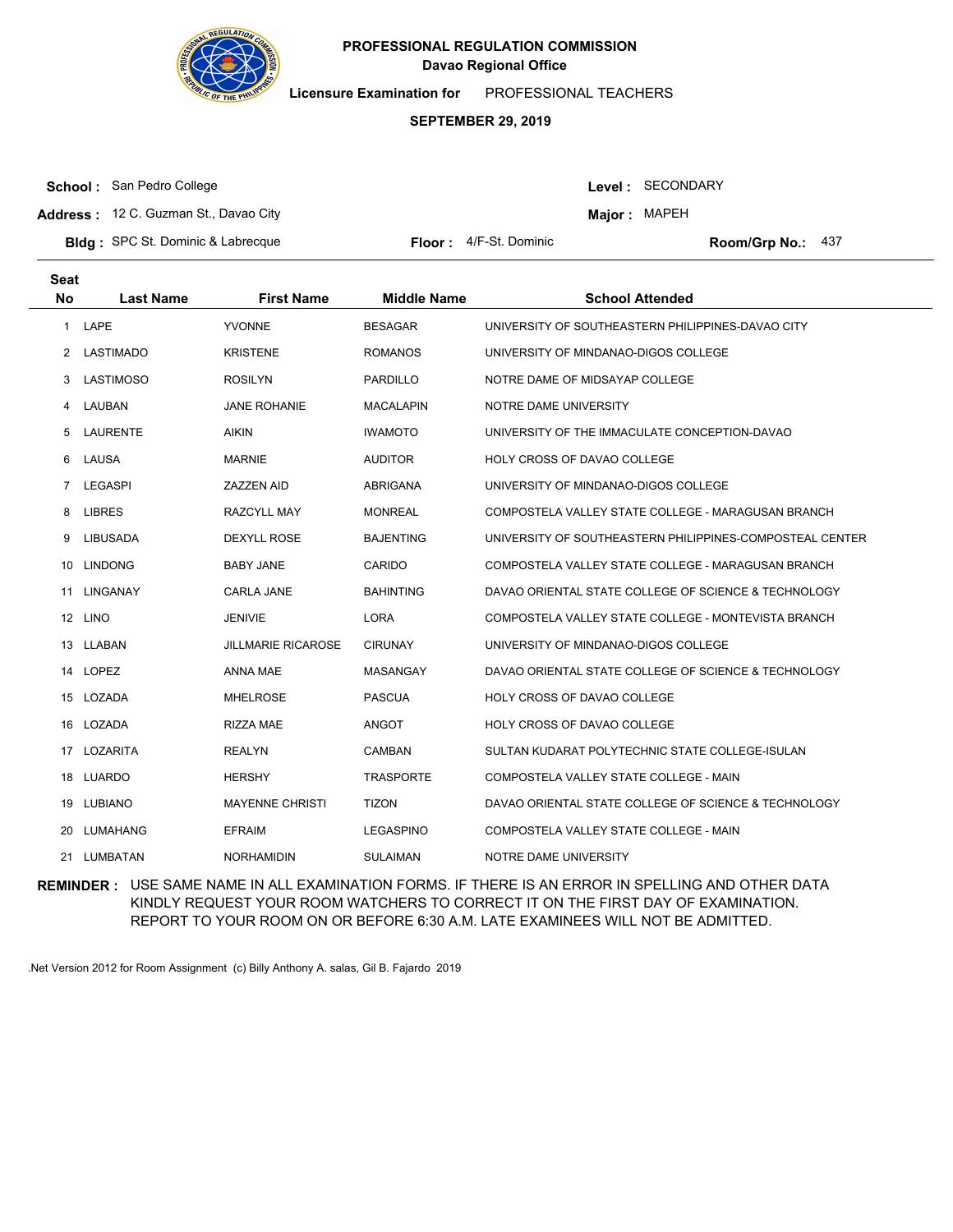

**Licensure Examination for**  PROFESSIONAL TEACHERS

#### **SEPTEMBER 29, 2019**

**School :** San Pedro College

Level : SECONDARY

**Major: MAPEH** 

**Address :** 12 C. Guzman St., Davao City

**Bldg :** SPC St. Dominic & Labrecque **Floor : AIF-St. Dominic Room/Grp No.: Room/Grp No.:** 

Floor: 4/F-St. Dominic Room/Grp No.: 438

| <b>Seat</b>           |                  |                                  |                     |                                                           |
|-----------------------|------------------|----------------------------------|---------------------|-----------------------------------------------------------|
| <b>No</b>             | <b>Last Name</b> | <b>First Name</b>                | <b>Middle Name</b>  | <b>School Attended</b>                                    |
| 1                     | <b>LUMENDA</b>   | <b>GUIABHA</b>                   | ABDULLAH            | COTABATO CITY STATE POLYTECHNIC COLLEGE                   |
| $\mathbf{2}^{\prime}$ | <b>LUMINOG</b>   | JUSYFA                           | <b>DUGA</b>         | MINDANAO STATE UNIVERSITY-MAGUINDANAO                     |
| 3                     | <b>LUNA</b>      | <b>HEIZEL MIE</b>                | <b>MANAMBAY</b>     | DAVAO ORIENTAL STATE COLLEGE OF SCIENCE & TECHNOLOGY      |
| 4                     | LUSAYNON         | <b>NORMELYN</b>                  | <b>NAVARRO</b>      | UNIVERSITY OF SOUTHEASTERN PHILIPPINES-COMPOSTEAL CENTER  |
| 5                     | <b>LUTOG</b>     | ARLEN                            | SONGAHID            | COTABATO CITY STATE POLYTECHNIC COLLEGE                   |
| 6                     | LUY              | SHENNAH KATE                     | <b>LASDOCE</b>      | <b>HOLY CROSS OF DAVAO COLLEGE</b>                        |
| 7                     | <b>MAASIN</b>    | JOVELYN                          | <b>BELLEZA</b>      | COMPOSTELA VALLEY STATE COLLEGE - MARAGUSAN BRANCH        |
| 8                     | <b>MACARAO</b>   | <b>MARIAM</b>                    | ALI                 | NOTRE DAME UNIVERSITY                                     |
| 9                     | <b>MACAS</b>     | ACE SHIELA MAE                   | <b>FLORES</b>       | <b>HOLY CROSS OF DAVAO COLLEGE</b>                        |
| 10.                   | <b>MACOD</b>     | <b>ASLIMA</b>                    | <b>SHAIK</b>        | COTABATO CITY STATE POLYTECHNIC COLLEGE                   |
| 11                    | <b>MADATO</b>    | ABDULGAPOR                       | <b>LUMONDAO</b>     | UNIVERSITY OF SOUTHERN MINDANAO-KABACAN                   |
| 12                    | <b>MAGPARO</b>   | JOHNFER RAMIL                    | <b>ANOG</b>         | UNIVERSITY OF THE IMMACULATE CONCEPTION-DAVAO             |
| 13                    | <b>MAGTRAYO</b>  | <b>JANUS</b>                     | <b>TAN NERY</b>     | BUKIDNON STATE UNIVERSITY-(FOR BUKIDNON STATE COLL)- MAIN |
| 14                    | <b>MAHINAY</b>   | <b>MARY FLORA BILL</b>           | <b>PATINDOL</b>     | UNIVERSITY OF MINDANAO-DIGOS COLLEGE                      |
| 15                    | MAITEL           | <b>DAVE</b>                      | <b>YUSON</b>        | RAMON MAGSAYSAY MEMORIAL COLLEGES                         |
| 16                    | MALABANAN        | <b>FRANCES FHYRHYZYDDRBACONG</b> |                     | DAVAO ORIENTAL STATE COLLEGE OF SCIENCE & TECHNOLOGY      |
| 17                    | <b>MALIMBOG</b>  | <b>CHRISTIAN JAY</b>             | <b>FELIPE</b>       | UNIVERSITY OF MINDANAO-DIGOS COLLEGE                      |
| 18                    | MAMISON          | SITTIE SAHILLAH                  | <b>SUGADOL</b>      | MINDANAO STATE UNIVERSITY-MAGUINDANAO                     |
| 19                    | <b>MANALAO</b>   | <b>SAADA</b>                     | <b>TAMPARAN</b>     | COTABATO CITY STATE POLYTECHNIC COLLEGE                   |
| 20                    | <b>MANAPAR</b>   | <b>HASMERA</b>                   | <b>YUSOP</b>        | COTABATO CITY STATE POLYTECHNIC COLLEGE                   |
| 21                    | MANCAO           | <b>CHERYBEL</b>                  | <b>GUADALQUIVER</b> | UNIVERSITY OF SOUTHEASTERN PHILIPPINES-DAVAO CITY         |

**REMINDER :** USE SAME NAME IN ALL EXAMINATION FORMS. IF THERE IS AN ERROR IN SPELLING AND OTHER DATA KINDLY REQUEST YOUR ROOM WATCHERS TO CORRECT IT ON THE FIRST DAY OF EXAMINATION. REPORT TO YOUR ROOM ON OR BEFORE 6:30 A.M. LATE EXAMINEES WILL NOT BE ADMITTED.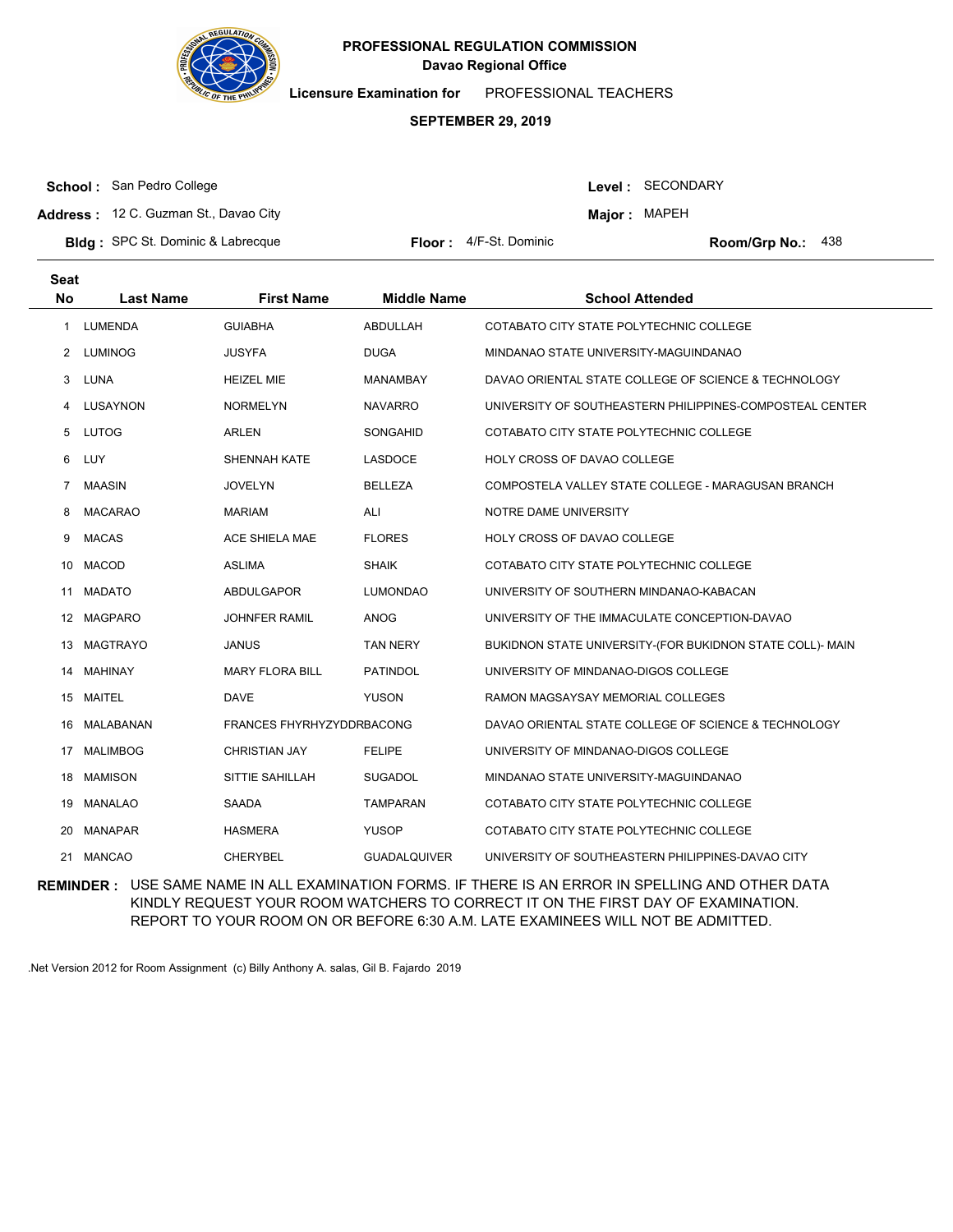

**Licensure Examination for**  PROFESSIONAL TEACHERS

#### **SEPTEMBER 29, 2019**

**School :** San Pedro College

Level : SECONDARY

**Major: MAPEH** 

**Address :** 12 C. Guzman St., Davao City

**Bldg :** SPC St. Dominic & Labrecque **Floor : AIF-St. Dominic Room/Grp No.: Room/Grp No.:** Floor: 4/F-St. Dominic Room/Grp No.: 439

| <b>Seat</b><br><b>No</b> | <b>Last Name</b>  | <b>First Name</b>   | <b>Middle Name</b> | <b>School Attended</b>                                   |
|--------------------------|-------------------|---------------------|--------------------|----------------------------------------------------------|
|                          |                   |                     |                    |                                                          |
| 1                        | <b>MANGAGAO</b>   | <b>JOHAIRA</b>      | <b>MOCADI</b>      | MINDANAO STATE UNIVERSITY-MAGUINDANAO                    |
| 2                        | MANGUBAT          | <b>MEABEL</b>       | <b>LIBRANDO</b>    | COMPOSTELA VALLEY STATE COLLEGE - MAIN                   |
| 3                        | <b>MANISAN</b>    | <b>JOVIENE</b>      | <b>CUARESMA</b>    | HOLY CROSS OF DAVAO COLLEGE                              |
| 4                        | <b>MANOG</b>      | MARY JOY            | ARAYANI            | MINDANAO STATE UNIVERSITY-MARAWI CITY                    |
| 5                        | MANON-OG          | <b>JUVELON</b>      | <b>ARNAIZ</b>      | NOTRE DAME UNIVERSITY                                    |
| 6                        | <b>MANZANARES</b> | <b>SHIELA</b>       | <b>ALAMIA</b>      | COMPOSTELA VALLEY STATE COLLEGE - MAIN                   |
| $\overline{7}$           | <b>MAPALO</b>     | <b>SHAIREN</b>      | <b>RAFOLS</b>      | NOTRE DAME OF MIDSAYAP COLLEGE                           |
| 8                        | <b>MAPANTAS</b>   | <b>ASMAIRA</b>      | <b>MAMINTAL</b>    | COTABATO CITY STATE POLYTECHNIC COLLEGE                  |
| 9                        | <b>MAQUILAN</b>   | <b>JAY NIñO</b>     | <b>ROA</b>         | UNIVERSITY OF SOUTHEASTERN PHILIPPINES-COMPOSTEAL CENTER |
| 10                       | <b>MARANDANG</b>  | <b>ALMAIRA</b>      | DAGALANGIT         | COTABATO CITY STATE POLYTECHNIC COLLEGE                  |
| 11                       | <b>MARAVILLA</b>  | <b>KLIEN IRISH</b>  | <b>PADIN</b>       | COMPOSTELA VALLEY STATE COLLEGE - NEW BATAAN BRANCH      |
| 12                       | <b>MARGATE</b>    | <b>JESSEL</b>       | <b>LOREGAS</b>     | UNIVERSITY OF SOUTHEASTERN PHILIPPINES-DAVAO CITY        |
| 13                       | <b>MARIQUIT</b>   | RONNIE JR           | <b>SENIEL</b>      | HOLY CROSS OF DAVAO COLLEGE                              |
| 14                       | <b>MASINADING</b> | <b>JOSEPH</b>       | <b>TIPUDAN</b>     | HOLY CROSS OF DAVAO COLLEGE                              |
| 15                       | <b>MATAVERDE</b>  | <b>KLEINN</b>       | <b>BACALSO</b>     | UNIVERSITY OF SOUTHEASTERN PHILIPPINES-DAVAO CITY        |
| 16                       | <b>MATIWALO</b>   | <b>ROBIN</b>        | SUMAGAYAN          | COTABATO CITY STATE POLYTECHNIC COLLEGE                  |
| 17                       | <b>MATUNDING</b>  | <b>IRIS MAE</b>     | <b>AURE</b>        | NOTRE DAME OF MIDSAYAP COLLEGE                           |
| 18                       | MATURA            | <b>ROSELYN</b>      | <b>ROILO</b>       | UNIVERSITY OF MINDANAO-DIGOS COLLEGE                     |
| 19                       | MAYAO             | <b>MARCHIE LOVE</b> | <b>JOVEN</b>       | HOLY CROSS OF DAVAO COLLEGE                              |
| 20                       | MAYASA            | <b>SHAINA</b>       | <b>SINSUAT</b>     | MINDANAO STATE UNIVERSITY-MAGUINDANAO                    |
| 21                       | MELENDRES         | JELLY               | <b>BARRIOS</b>     | DAVAO ORIENTAL STATE COLLEGE OF SCIENCE & TECHNOLOGY     |

**REMINDER :** USE SAME NAME IN ALL EXAMINATION FORMS. IF THERE IS AN ERROR IN SPELLING AND OTHER DATA KINDLY REQUEST YOUR ROOM WATCHERS TO CORRECT IT ON THE FIRST DAY OF EXAMINATION. REPORT TO YOUR ROOM ON OR BEFORE 6:30 A.M. LATE EXAMINEES WILL NOT BE ADMITTED.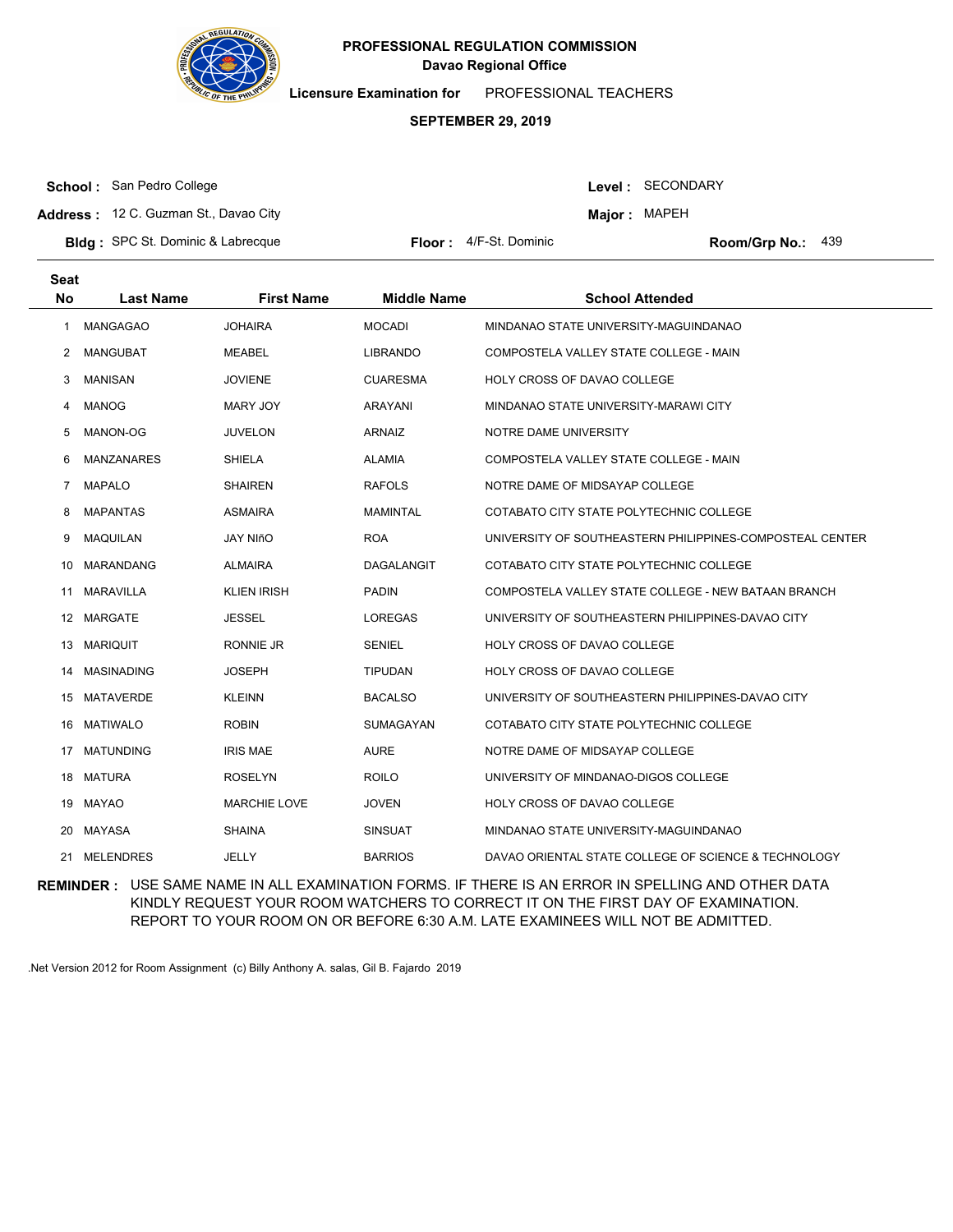

**Licensure Examination for**  PROFESSIONAL TEACHERS

#### **SEPTEMBER 29, 2019**

**School :** San Pedro College

Level : SECONDARY

**Major: MAPEH** 

**Address :** 12 C. Guzman St., Davao City

**Bldg :** SPC St. Dominic & Labrecque **Floor : AIF-St. Dominic Room/Grp No.: Room/Grp No.:** Floor: 4/F-St. Dominic Room/Grp No.: 440

| <b>Seat</b> |                    |                         |                    |                                                           |
|-------------|--------------------|-------------------------|--------------------|-----------------------------------------------------------|
| <b>No</b>   | <b>Last Name</b>   | <b>First Name</b>       | <b>Middle Name</b> | <b>School Attended</b>                                    |
| 1           | <b>MENDOZA</b>     | TRISHA JAN              | <b>VALLES</b>      | HOLY CROSS OF DAVAO COLLEGE                               |
| 2           | <b>MERCADO</b>     | <b>KENNA DENISE</b>     | <b>CAVITE</b>      | UNIVERSITY OF SOUTHEASTERN PHILIPPINES-DAVAO CITY         |
| 3           | <b>MERIDA</b>      | <b>JEREN JOHN</b>       | ORCULLO            | CENTRAL MINDANAO UNIVERSITY                               |
| 4           | <b>MIDSAPAK</b>    | JAMMIL                  | LOQUIS             | UNIVERSITY OF SOUTHERN MINDANAO-KABACAN                   |
| 5           | <b>MIGUEL</b>      | <b>JILL ANN</b>         | <b>OGALE</b>       | <b>HOLY CROSS OF DAVAO COLLEGE</b>                        |
| 6           | <b>MIJARES</b>     | <b>PRINCESS RUELINE</b> | <b>MANDABON</b>    | DAVAO ORIENTAL STATE COLLEGE OF SCIENCE & TECHNOLOGY      |
| 7           | <b>MIRANDA</b>     | <b>LOUIE</b>            |                    | UNIVERSITY OF THE IMMACULATE CONCEPTION-DAVAO             |
| 8           | <b>MISSION</b>     | MARY JOY                | CAPANGPANGAN       | COMPOSTELA VALLEY STATE COLLEGE - MAIN                    |
| 9           | <b>MOGATO</b>      | WELLA                   | <b>ANGLIT</b>      | COMPOSTELA VALLEY STATE COLLEGE - MAIN                    |
| 10          | <b>MOKAMAD</b>     | <b>SHENEN</b>           | <b>DADA</b>        | COTABATO CITY STATE POLYTECHNIC COLLEGE                   |
| 11          | <b>MONDREDONDO</b> | <b>LESEIDEL</b>         | <b>VIAJEDOR</b>    | COTABATO CITY STATE POLYTECHNIC COLLEGE                   |
| 12          | <b>MONTEALTO</b>   | <b>CARYN AUBREY</b>     | <b>HAPAY</b>       | RAMON MAGSAYSAY MEMORIAL COLLEGES                         |
| 13          | <b>MOSIB</b>       | <b>JONAIFA</b>          | <b>GUIABEL</b>     | COTABATO CITY STATE POLYTECHNIC COLLEGE                   |
| 14          | MOSQUIOLA          | <b>REMEL</b>            | <b>ALAG</b>        | UNIVERSITY OF MINDANAO-DIGOS COLLEGE                      |
| 15          | <b>NACARIO</b>     | WAYNE                   | <b>CADUNGOG</b>    | COTABATO CITY STATE POLYTECHNIC COLLEGE                   |
| 16          | NAQUILA            | <b>BERNIE</b>           | <b>MURING</b>      | BUKIDNON STATE UNIVERSITY-MARAGUSAN EXTERNAL STUDIES CTR. |
| 17          | <b>NARCANA</b>     | <b>KIM MARY</b>         | <b>CUESTA</b>      | SURIGAO DEL SUR STATE UNIVERSITY- MAIN CAMPUS             |
| 18          | <b>NATIVIDAD</b>   | <b>JERICHO REY</b>      |                    | HOLY CROSS OF DAVAO COLLEGE                               |
| 19          | <b>NAVARRO</b>     | LOVELLA                 | <b>SILAT</b>       | COMPOSTELA VALLEY STATE COLLEGE - MARAGUSAN BRANCH        |
| 20          | <b>NAVARRO</b>     | <b>MARC KAYE</b>        | <b>RICAFORT</b>    | UNIVERSITY OF SOUTHEASTERN PHILIPPINES-DAVAO CITY         |
| 21          | <b>NURON</b>       | <b>ALIMHER</b>          | <b>ABDULLA</b>     | COTABATO CITY STATE POLYTECHNIC COLLEGE                   |

**REMINDER :** USE SAME NAME IN ALL EXAMINATION FORMS. IF THERE IS AN ERROR IN SPELLING AND OTHER DATA KINDLY REQUEST YOUR ROOM WATCHERS TO CORRECT IT ON THE FIRST DAY OF EXAMINATION. REPORT TO YOUR ROOM ON OR BEFORE 6:30 A.M. LATE EXAMINEES WILL NOT BE ADMITTED.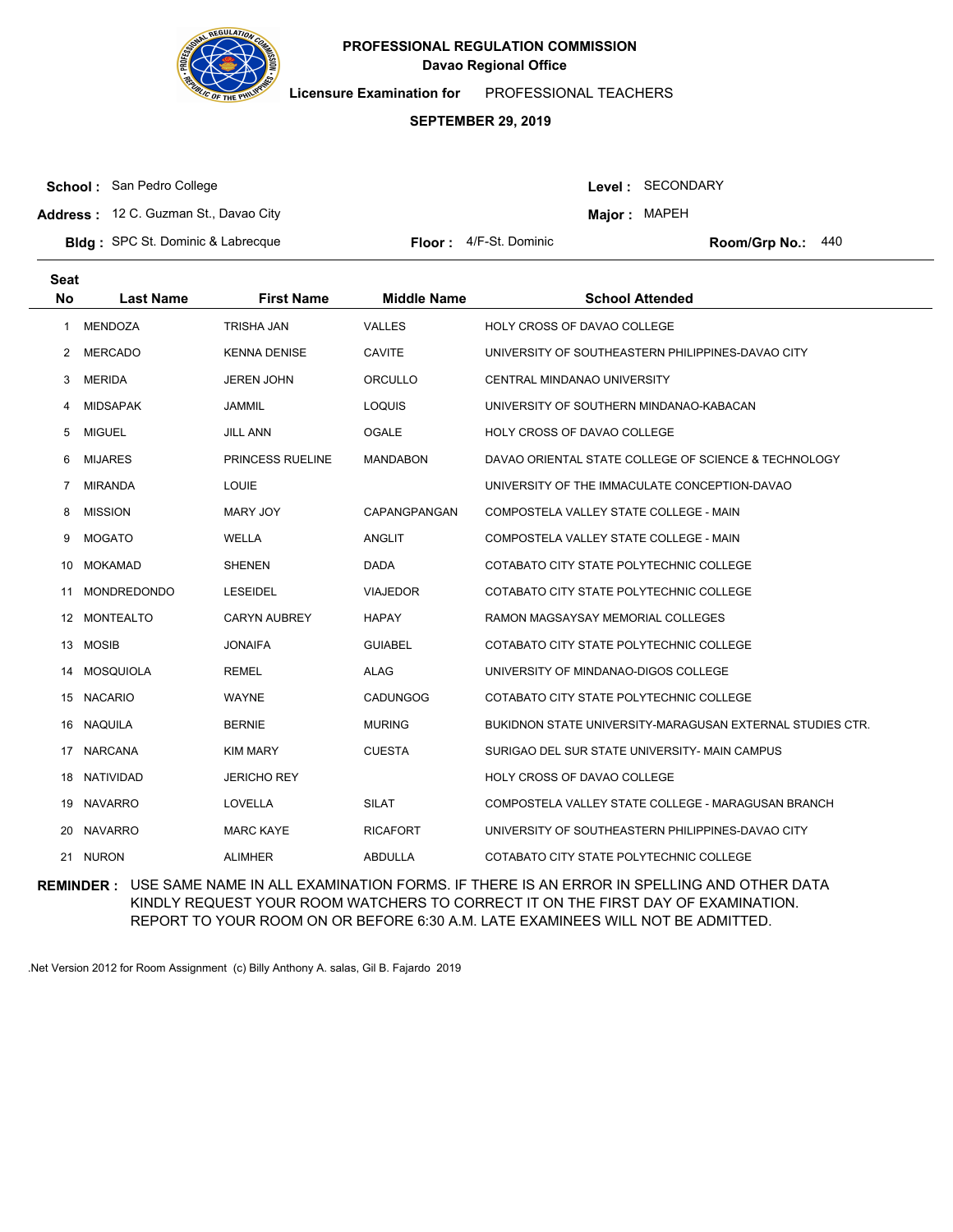

**Licensure Examination for**  PROFESSIONAL TEACHERS

#### **SEPTEMBER 29, 2019**

**School :** San Pedro College

**Seat**

Level : SECONDARY

**Major: MAPEH** 

**Address :** 12 C. Guzman St., Davao City

**Bldg :** SPC St. Dominic & Labrecque **Floor : AIF-St. Dominic Room/Grp No.: Room/Grp No.:** Floor: 4/F-St. Dominic Room/Grp No.: 441

| υσαι |                  |                        |                    |                                                           |
|------|------------------|------------------------|--------------------|-----------------------------------------------------------|
| No   | <b>Last Name</b> | <b>First Name</b>      | <b>Middle Name</b> | <b>School Attended</b>                                    |
| 1    | <b>OMELIO</b>    | PRETTS KRISSE AROL     | <b>RAMOS</b>       | <b>JOHN PAUL II COLLEGE</b>                               |
| 2    | ONDO             | <b>FADEL</b>           | <b>MATIMAN</b>     | MINDANAO STATE UNIVERSITY-MAGUINDANAO                     |
| 3    | <b>ONG</b>       | <b>CAMILE TRINA</b>    | <b>ANO</b>         | HOLY CROSS OF DAVAO COLLEGE                               |
| 4    | <b>OPONG</b>     | <b>PRINCESS</b>        | <b>DATULAYTA</b>   | UNIVERSITY OF SOUTHERN MINDANAO-KABACAN                   |
| 5    | ORGANIZA         | <b>ESTERLITA</b>       | <b>MONCANO</b>     | BUKIDNON STATE UNIVERSITY-(FOR BUKIDNON STATE COLL)- MAIN |
| 6    | ORILLA           | <b>JAMES JUDE</b>      | <b>SORIANO</b>     | UNIVERSITY OF THE IMMACULATE CONCEPTION-DAVAO             |
| 7    | <b>ORIOQUE</b>   | ROWELLA JOY            | TUMALA             | HOLY CROSS OF DAVAO COLLEGE                               |
| 8    | <b>ORQUITA</b>   | DAN LAIZA              | <b>NAZARENO</b>    | SOUTHWESTERN UNIVERSITY                                   |
| 9    | <b>OSORNO</b>    | NIÑA HYACINTH JOY      | N/A                | UNIVERSITY OF MINDANAO-DIGOS COLLEGE                      |
|      | 10 OTTO          | <b>ZENAIDA</b>         | <b>BAGEL</b>       | COTABATO CITY STATE POLYTECHNIC COLLEGE                   |
| 11   | PACQUIAO         | <b>HOWARD</b>          | <b>DIGNOS</b>      | HOLY CROSS OF DAVAO COLLEGE                               |
|      | 12 PACRES        | <b>KLYDE RAFFY</b>     | <b>MANDIN</b>      | UNIVERSITY OF SOUTHERN MINDANAO-KABACAN                   |
|      | 13 PADANG        | <b>CHARLAINE FAITH</b> | <b>ONGCAY</b>      | DAVAO ORIENTAL STATE COLLEGE OF SCIENCE & TECHNOLOGY      |
| 14   | PADASAY          | ANGELICA JANE          | CALUYA             | UNIVERSITY OF MINDANAO-DIGOS COLLEGE                      |
|      | 15 PAJARTIN      | <b>JUN REE</b>         | <b>BUGAHUD</b>     | COTABATO CITY STATE POLYTECHNIC COLLEGE                   |
|      | 16 PAMA          | <b>REGINE</b>          | <b>CARDOS</b>      | COTABATO CITY STATE POLYTECHNIC COLLEGE                   |
| 17   | PANALIGAN        | <b>GEMMA</b>           | <b>OLBES</b>       | SAINT MARY'S COLLEGE-TAGUM                                |
|      | 18 PANGILAN      | <b>SANDRIA</b>         | <b>GUMANDER</b>    | COTABATO CITY STATE POLYTECHNIC COLLEGE                   |
|      | 19 PANTILAG      | <b>LAIZA MARIE</b>     | <b>MANATAD</b>     | COR JESU COLLEGE (HOLY CROSS OF DIGOS)                    |
| 20   | PARAMI           | <b>ARLENE</b>          | <b>GUERRA</b>      | NOTRE DAME UNIVERSITY                                     |
|      | 21 PASAOL        | <b>JOBEMIE</b>         | <b>CABAGUIO</b>    | <b>HOLY CROSS OF DAVAO COLLEGE</b>                        |
|      |                  |                        |                    |                                                           |

**REMINDER :** USE SAME NAME IN ALL EXAMINATION FORMS. IF THERE IS AN ERROR IN SPELLING AND OTHER DATA KINDLY REQUEST YOUR ROOM WATCHERS TO CORRECT IT ON THE FIRST DAY OF EXAMINATION. REPORT TO YOUR ROOM ON OR BEFORE 6:30 A.M. LATE EXAMINEES WILL NOT BE ADMITTED.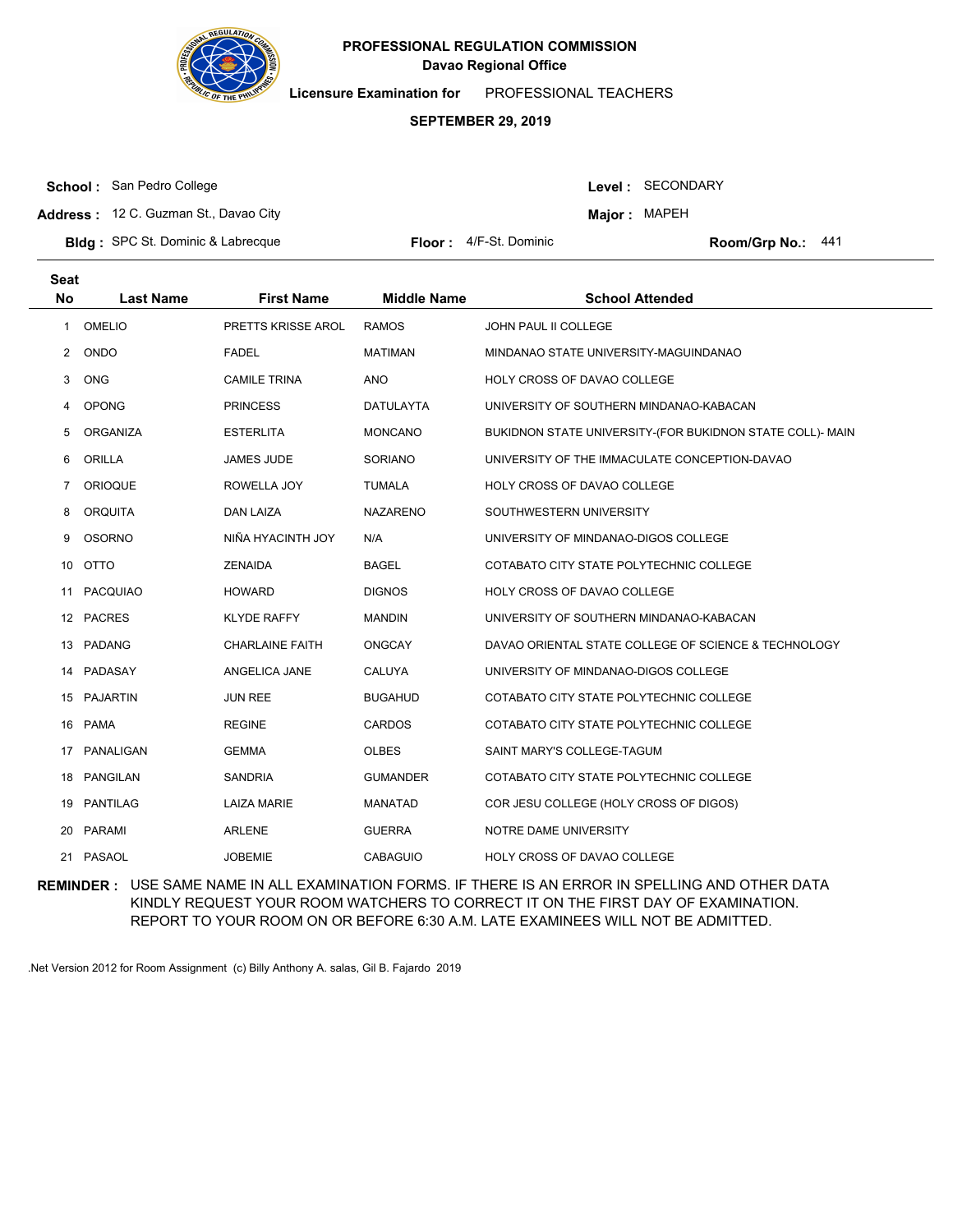

**Licensure Examination for**  PROFESSIONAL TEACHERS

#### **SEPTEMBER 29, 2019**

**School :** San Pedro College

Level : SECONDARY

**Major: MAPEH** 

**Address :** 12 C. Guzman St., Davao City

**Bldg :** SPC St. Dominic & Labrecque **Container a realist Club Floor :** A/F-Labrecque **Container Room/Grp No.:** 

Floor: 4/F-Labrecque Room/Grp No.: 442

| <b>Seat</b> |                  |                        |                    |                                                           |
|-------------|------------------|------------------------|--------------------|-----------------------------------------------------------|
| <b>No</b>   | <b>Last Name</b> | <b>First Name</b>      | <b>Middle Name</b> | <b>School Attended</b>                                    |
| 1           | <b>PATAGOC</b>   | <b>MAICO</b>           |                    | COR JESU COLLEGE (HOLY CROSS OF DIGOS)                    |
| 2           | <b>PAWIN</b>     | <b>JERIC</b>           | <b>DIWANAY</b>     | COMPOSTELA VALLEY STATE COLLEGE - NEW BATAAN BRANCH       |
| 3           | PAYAO            | <b>ELLAJANE</b>        | <b>FUERTES</b>     | BUKIDNON STATE UNIVERSITY-(FOR BUKIDNON STATE COLL)- MAIN |
| 4           | PAYNANDOS        | <b>ALEZEN ROSE</b>     | <b>DAIZ</b>        | HOLY CROSS OF DAVAO COLLEGE                               |
| 5           | PELIN            | <b>IVANNA</b>          | <b>MABASLAY</b>    | UNIVERSITY OF SOUTHEASTERN PHILIPPINES-DAVAO CITY         |
| 6           | <b>PEPITO</b>    | <b>JASSEL</b>          | <b>SARABIA</b>     | COMPOSTELA VALLEY STATE COLLEGE - MONTEVISTA BRANCH       |
| 7           | <b>PESQUIRA</b>  | <b>NECEL MAE</b>       | <b>CABALICAN</b>   | UNIVERSITY OF SOUTHEASTERN PHILIPPINES-COMPOSTEAL CENTER  |
| 8           | <b>PIAMONTE</b>  | <b>IRENE</b>           | SAYMAN             | DAVAO ORIENTAL STATE COLLEGE OF SCIENCE & TECHNOLOGY      |
| 9           | <b>PLATON</b>    | <b>JANE CAMILLE</b>    | <b>GUMBAN</b>      | UNIVERSITY OF SOUTHERN MINDANAO-KABACAN                   |
| 10          | POLISTICO        | <b>KIMBERLY</b>        | CASIDSID           | UNIVERSITY OF SOUTHEASTERN PHILIPPINES-COMPOSTEAL CENTER  |
| 11          | PONCE DE LEON    | LYKA IRIS              | <b>MENDOZA</b>     | UNIVERSITY OF THE IMMACULATE CONCEPTION-DAVAO             |
| 12          | <b>PORTICOS</b>  | <b>LORIMEL DOMINIC</b> | CABUTAD            | DAVAO ORIENTAL STATE COLLEGE OF SCIENCE & TECHNOLOGY      |
| 13          | <b>PRADO</b>     | <b>ERNESTO JR</b>      | <b>PEDRERA</b>     | SAINT MARY'S COLLEGE-TAGUM                                |
| 14          | PUERTOLLANO      | <b>KATREN KAYE</b>     | OSUMO              | COTABATO FOUNDATION COLLEGE OF SCIENCE & TECHNOLOGY       |
| 15          | QUIDET           | <b>MITZIE</b>          |                    | MINDANAO STATE UNIVERSITY-ILIGAN INSTITUTE OF TECHNOLOGY  |
| 16          | QUITO            | <b>JESSELL</b>         | <b>MONELAR</b>     | UNIVERSITY OF SOUTHEASTERN PHILIPPINES-DAVAO CITY         |
| 17          | <b>RAMADA</b>    | <b>JENNY</b>           | <b>BUAL</b>        | COMPOSTELA VALLEY STATE COLLEGE - MARAGUSAN BRANCH        |
| 18          | <b>RAMOS</b>     | <b>JUVY JOY</b>        | <b>DAQUIADO</b>    | DAVAO ORIENTAL STATE COLLEGE OF SCIENCE & TECHNOLOGY      |
| 19          | <b>RAMOS</b>     | <b>RIZEL MAE</b>       | <b>ALCOS</b>       | UNIVERSITY OF SOUTHEASTERN PHILIPPINES-COMPOSTEAL CENTER  |
| 20          | <b>RELAMPAGO</b> | <b>KRISHA MARIE</b>    | <b>GARCESO</b>     | COR JESU COLLEGE (HOLY CROSS OF DIGOS)                    |
|             | 21 RELATADO      | <b>JESSEVIE</b>        | <b>TORRES</b>      | COR JESU COLLEGE (HOLY CROSS OF DIGOS)                    |

**REMINDER :** USE SAME NAME IN ALL EXAMINATION FORMS. IF THERE IS AN ERROR IN SPELLING AND OTHER DATA KINDLY REQUEST YOUR ROOM WATCHERS TO CORRECT IT ON THE FIRST DAY OF EXAMINATION. REPORT TO YOUR ROOM ON OR BEFORE 6:30 A.M. LATE EXAMINEES WILL NOT BE ADMITTED.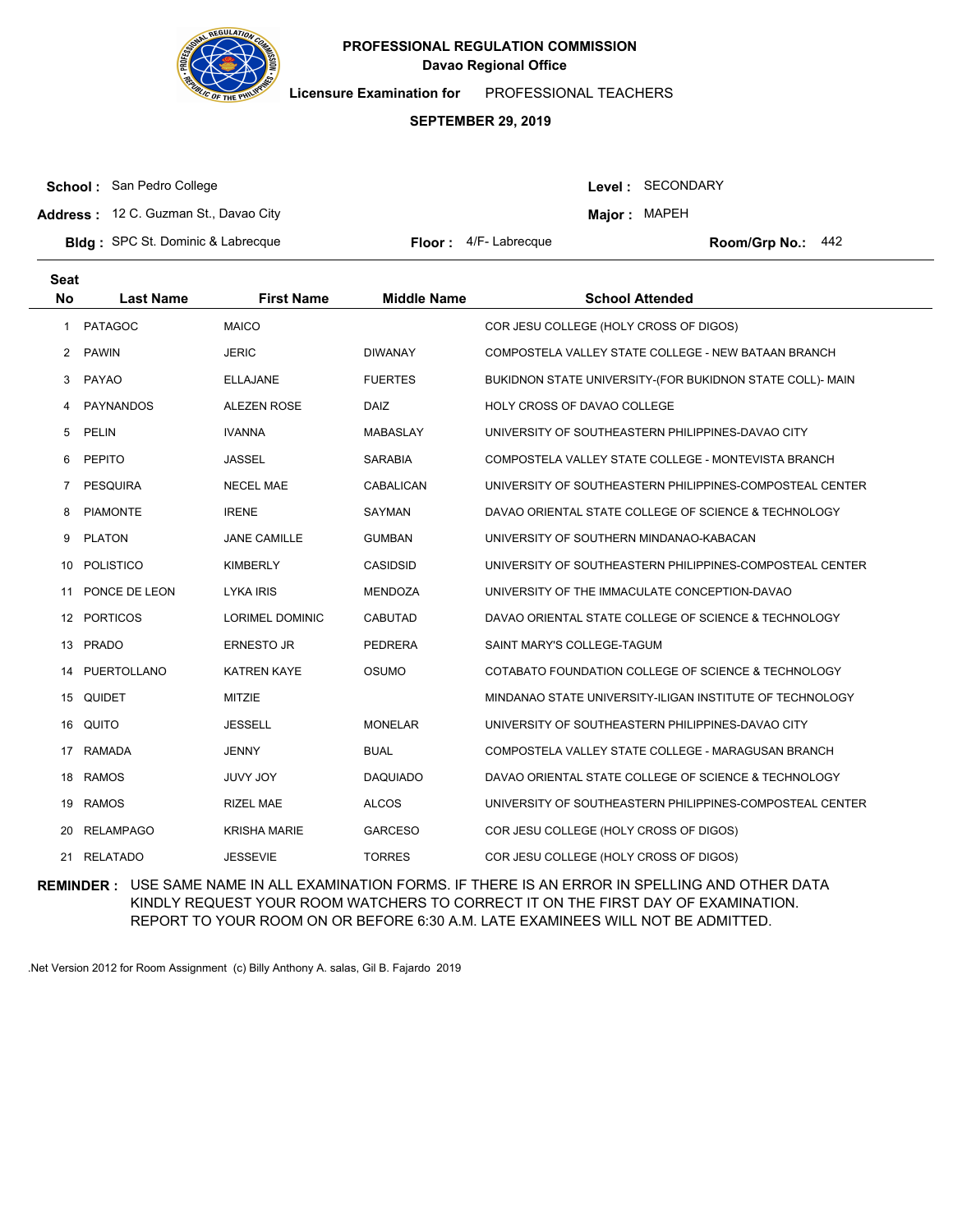

**Licensure Examination for**  PROFESSIONAL TEACHERS

#### **SEPTEMBER 29, 2019**

**School :** San Pedro College

Level : SECONDARY

**Major: MAPEH** 

**Address :** 12 C. Guzman St., Davao City

**Bldg :** SPC St. Dominic & Labrecque **Container a realist Club Floor :** A/F-Labrecque **Container Room/Grp No.:** Floor: 4/F-Labrecque Room/Grp No.: 443

| <b>Seat</b> |                   |                       |                    |                                                           |
|-------------|-------------------|-----------------------|--------------------|-----------------------------------------------------------|
| <b>No</b>   | <b>Last Name</b>  | <b>First Name</b>     | <b>Middle Name</b> | <b>School Attended</b>                                    |
| 1           | <b>REMOTIGUE</b>  | <b>KRISTINE JOYCE</b> | <b>DE GRACIA</b>   | COMPOSTELA VALLEY STATE COLLEGE - MARAGUSAN BRANCH        |
| 2           | <b>REPALDA</b>    | <b>KRYSTEL JOYCE</b>  | <b>VILLOCIDO</b>   | <b>HOLY CROSS OF DAVAO COLLEGE</b>                        |
| 3           | <b>REVELO</b>     | <b>ROSVE</b>          | <b>ALEJANDRIA</b>  | UNIVERSITY OF MINDANAO-DIGOS COLLEGE                      |
| 4           | <b>REYES</b>      | <b>SANDRA</b>         | <b>PIANG</b>       | COTABATO CITY STATE POLYTECHNIC COLLEGE                   |
| 5           | <b>RIÑOS</b>      | <b>GLENN</b>          | LASTRA             | COMPOSTELA VALLEY STATE COLLEGE - MAIN                    |
| 6           | <b>ROBINO</b>     | <b>RUTH MARIE</b>     | UY.                | HOLY CROSS OF DAVAO COLLEGE                               |
| $7^{\circ}$ | <b>ROCABERTE</b>  | <b>GRACE</b>          | <b>TEMPLA</b>      | HOLY CROSS OF DAVAO COLLEGE                               |
| 8           | <b>ROLONA</b>     | <b>CYLEN</b>          | GOC-ONG            | COMPOSTELA VALLEY STATE COLLEGE - MONTEVISTA BRANCH       |
| 9           | <b>ROQUERO</b>    | <b>JENNY JOY</b>      | AMANDORON          | COTABATO CITY STATE POLYTECHNIC COLLEGE                   |
| 10.         | SAAVEDRA          | <b>MARIEL ANN</b>     | <b>BETONIO</b>     | COR JESU COLLEGE (HOLY CROSS OF DIGOS)                    |
| 11          | <b>SABAL</b>      | <b>JIMBOY MARK</b>    | <b>MAMALANGKAY</b> | UNIVERSITY OF SOUTHERN MINDANAO-KABACAN                   |
|             | 12 SABELLANO      | JESA                  | <b>SERONDO</b>     | <b>HOLY CROSS OF DAVAO COLLEGE</b>                        |
| 13          | SABEROLA          | <b>MARCH ETHYL</b>    | <b>VERSANO</b>     | BUKIDNON STATE UNIVERSITY-(FOR BUKIDNON STATE COLL)- MAIN |
| 14          | SABINAY           | <b>JASON</b>          | <b>BRAZIL</b>      | UNIVERSITY OF THE IMMACULATE CONCEPTION-DAVAO             |
|             | 15 SAGUID         | <b>JESTHINE MARIE</b> | <b>BRIONES</b>     | HOLY CROSS OF DAVAO COLLEGE                               |
| 16.         | <b>SAHITARIOS</b> | <b>ERRA JAY</b>       | <b>ENDERES</b>     | HOLY CROSS OF DAVAO COLLEGE                               |
| 17          | SALAMAN           | <b>GUIAMARODIN</b>    | <b>MACAPAMPANG</b> | COTABATO CITY STATE POLYTECHNIC COLLEGE                   |
|             | 18 SALAZAR        | <b>BENSON III</b>     | <b>PAJARILLO</b>   | UNIVERSITY OF SOUTHERN MINDANAO-KABACAN                   |
| 19.         | SALIBAY           | <b>MARY ANN</b>       | <b>RABAYA</b>      | DAVAO ORIENTAL STATE COLLEGE OF SCIENCE & TECHNOLOGY      |
| 20          | <b>SALIK</b>      | <b>NAIDA</b>          | <b>MAHMUD</b>      | COTABATO CITY STATE POLYTECHNIC COLLEGE                   |
| 21          | SALILAGUIA        | <b>HYFAH</b>          | <b>SEDIK</b>       | COTABATO CITY STATE POLYTECHNIC COLLEGE                   |

**REMINDER :** USE SAME NAME IN ALL EXAMINATION FORMS. IF THERE IS AN ERROR IN SPELLING AND OTHER DATA KINDLY REQUEST YOUR ROOM WATCHERS TO CORRECT IT ON THE FIRST DAY OF EXAMINATION. REPORT TO YOUR ROOM ON OR BEFORE 6:30 A.M. LATE EXAMINEES WILL NOT BE ADMITTED.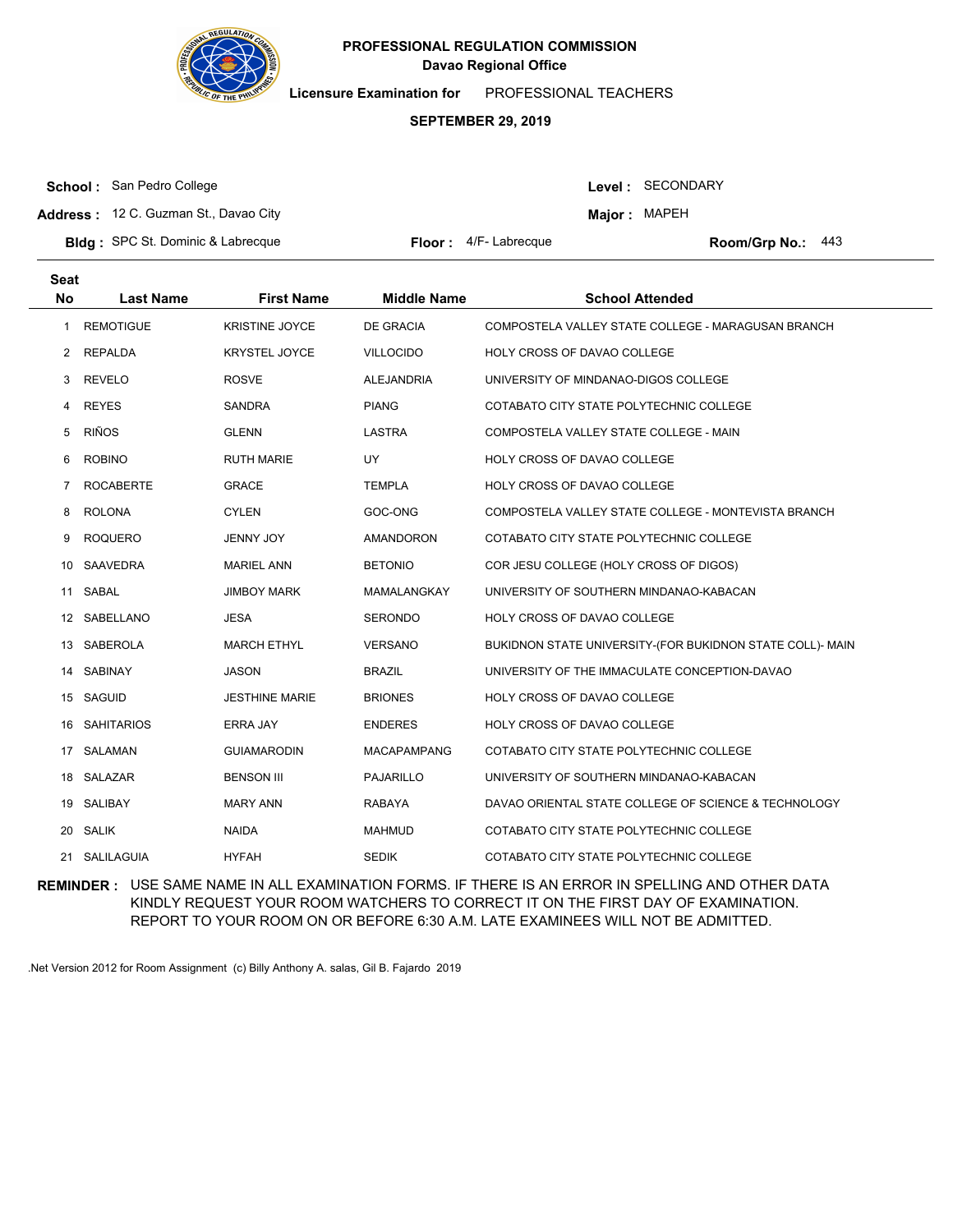

**Licensure Examination for**  PROFESSIONAL TEACHERS

#### **SEPTEMBER 29, 2019**

**School :** San Pedro College

Level : SECONDARY

**Major: MAPEH** 

**Address :** 12 C. Guzman St., Davao City

**Bldg :** SPC St. Dominic & Labrecque **Container a realist Club Floor :** A/F-Labrecque **Container Room/Grp No.:** 

Floor: 4/F-Labrecque Room/Grp No.: 444

| <b>Seat</b><br><b>No</b> | <b>Last Name</b> | <b>First Name</b>     | <b>Middle Name</b> | <b>School Attended</b>                                    |
|--------------------------|------------------|-----------------------|--------------------|-----------------------------------------------------------|
| $\mathbf{1}$             | <b>SALINAS</b>   | <b>EDNALYN</b>        | <b>GEOLINA</b>     | UNIVERSITY OF SOUTHEASTERN PHILIPPINES-DAVAO CITY         |
| 2                        | SALVA            | <b>DIANNE</b>         | <b>PALEN</b>       | UNIVERSITY OF SOUTHEASTERN PHILIPPINES-COMPOSTEAL CENTER  |
| 3                        | <b>SAM</b>       | <b>RUBY JEAN</b>      | <b>ARAC</b>        | UNIVERSITY OF MINDANAO-TAGUM                              |
| 4                        | <b>SAMBILAD</b>  | <b>DIANA</b>          | <b>SAHITARIOS</b>  | HOLY CROSS OF DAVAO COLLEGE                               |
| 5                        | <b>SAMEON</b>    | <b>MICHAEL ANDREI</b> | <b>AGUIRRE</b>     | UNIVERSITY OF SOUTHEASTERN PHILIPPINES-DAVAO CITY         |
| 6                        | <b>SAMPORNA</b>  | <b>ILJAS</b>          | <b>DIMATINGKAL</b> | COTABATO CITY STATE POLYTECHNIC COLLEGE                   |
| 7                        | <b>SAMSA</b>     | <b>SUHARTO</b>        | <b>SAVEDRA</b>     | COTABATO CITY STATE POLYTECHNIC COLLEGE                   |
| 8                        | SANCHEZ          | <b>DAHLIA</b>         | FARAÑAL            | HOLY CROSS OF DAVAO COLLEGE                               |
| 9                        | <b>SANCHEZ</b>   | ELMOR JR              | <b>DUAMAN</b>      | MINDANAO STATE UNIVERSITY-MAGUINDANAO                     |
| 10                       | SANCHEZ          | <b>SHAINAH</b>        | <b>MELICANO</b>    | UNIVERSITY OF SOUTHERN MINDANAO-KABACAN                   |
| 11                       | SANGKI           | <b>JEHAM</b>          | <b>AMPATUAN</b>    | COTABATO CITY STATE POLYTECHNIC COLLEGE                   |
|                          | 12 SAPHLOT       | <b>CRIZZA LYNN</b>    | <b>FRIAS</b>       | <b>CENTRAL MINDANAO UNIVERSITY</b>                        |
| 13                       | SARAGA           | <b>CHARLENE JEAN</b>  | <b>ACAY</b>        | HOLY CROSS OF DAVAO COLLEGE                               |
| 14                       | SARAMOSING       | <b>MARITES</b>        | <b>MORDEN</b>      | COMPOSTELA VALLEY STATE COLLEGE - MARAGUSAN BRANCH        |
| 15                       | SARIPADA         | <b>FARHANA</b>        | <b>MACAUZOR</b>    | NOTRE DAME OF MIDSAYAP COLLEGE                            |
| 16                       | SAUCELO          | <b>ALMA</b>           | <b>DIZON</b>       | BUKIDNON STATE UNIVERSITY-(FOR BUKIDNON STATE COLL)- MAIN |
| 17                       | SAVILLAGA        | <b>TERRENCE ROY</b>   | <b>FERRANDO</b>    | HOLY CROSS OF DAVAO COLLEGE                               |
| 18                       | SAWAY            | <b>SHEIHA</b>         | ANDAL              | MINDANAO STATE UNIVERSITY-MAGUINDANAO                     |
| 19                       | SAYSON           | <b>HAZEL JOY</b>      | <b>CALUMBA</b>     | UNIVERSITY OF MINDANAO-DIGOS COLLEGE                      |
| 20                       | <b>SEGURA</b>    | <b>CATHERINE LEI</b>  | <b>REVILLA</b>     | UNIVERSITY OF SOUTHEASTERN PHILIPPINES-DAVAO CITY         |
|                          | 21 SEMOGAN       | <b>KRISTYLLE JOY</b>  | <b>RANESIS</b>     | SURIGAO DEL SUR STATE UNIVERSITY- MAIN CAMPUS             |

**REMINDER :** USE SAME NAME IN ALL EXAMINATION FORMS. IF THERE IS AN ERROR IN SPELLING AND OTHER DATA KINDLY REQUEST YOUR ROOM WATCHERS TO CORRECT IT ON THE FIRST DAY OF EXAMINATION. REPORT TO YOUR ROOM ON OR BEFORE 6:30 A.M. LATE EXAMINEES WILL NOT BE ADMITTED.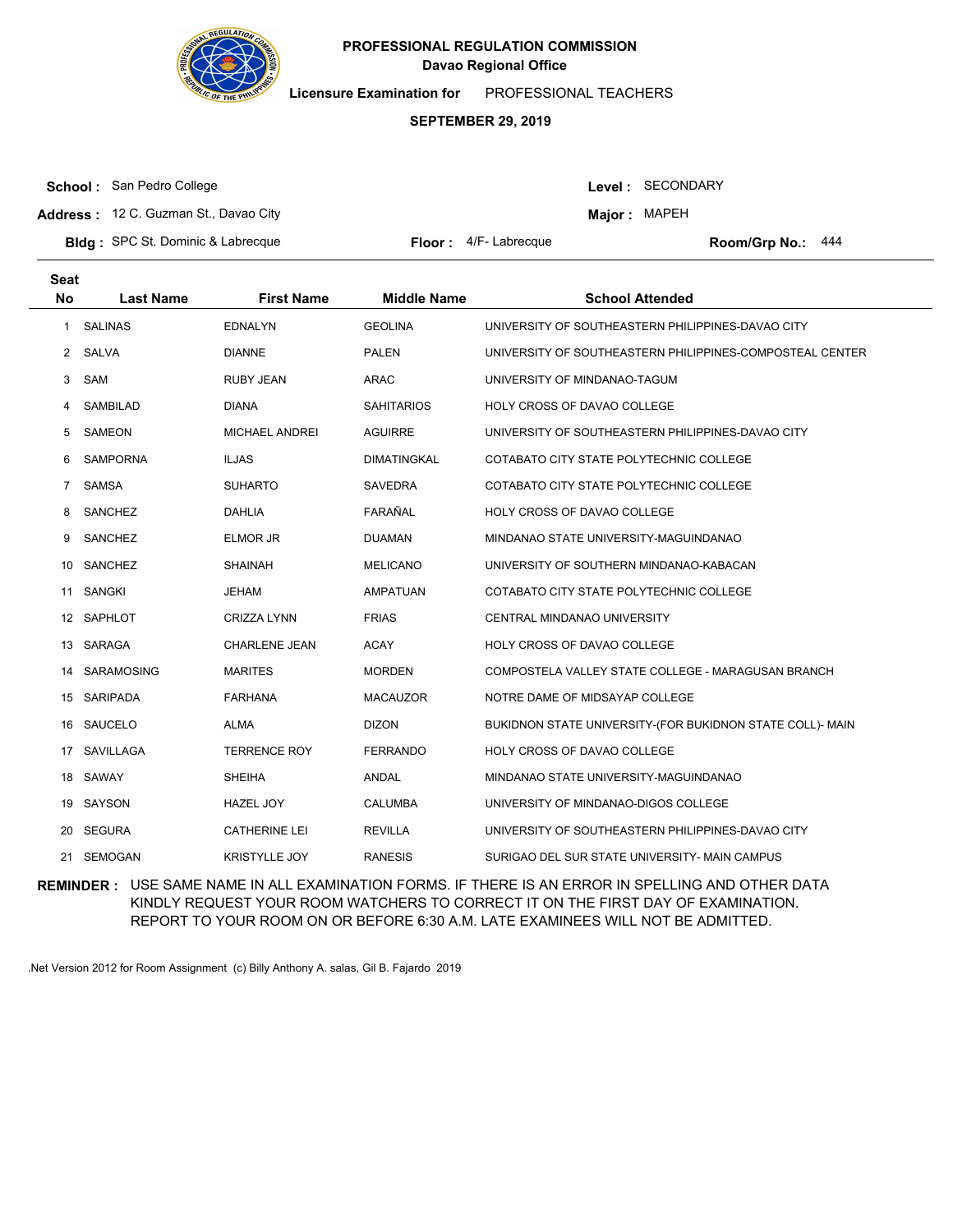

**Licensure Examination for**  PROFESSIONAL TEACHERS

#### **SEPTEMBER 29, 2019**

**School :** San Pedro College

Level : SECONDARY

**Major: MAPEH** 

**Address :** 12 C. Guzman St., Davao City

**Bldg :** SPC St. Dominic & Labrecque **Container a realist Club Floor :** A/F-Labrecque **Container Room/Grp No.:** Floor: 4/F-Labrecque Room/Grp No.: 445

| <b>Seat</b>  |                     |                     |                    |                                                      |
|--------------|---------------------|---------------------|--------------------|------------------------------------------------------|
| <b>No</b>    | <b>Last Name</b>    | <b>First Name</b>   | <b>Middle Name</b> | <b>School Attended</b>                               |
| $\mathbf{1}$ | <b>SEÑERPIDA</b>    | <b>LEMCY</b>        | <b>BAYA</b>        | COMPOSTELA VALLEY STATE COLLEGE - MARAGUSAN BRANCH   |
| 2            | <b>SEPE</b>         | <b>FRITZIE</b>      | <b>SABUD</b>       | UNIVERSITY OF THE IMMACULATE CONCEPTION-DAVAO        |
| 3            | <b>SERICON</b>      | <b>RIZA</b>         |                    | COMPOSTELA VALLEY STATE COLLEGE - MAIN               |
| 4            | <b>SEROT</b>        | <b>AGNES</b>        | <b>DOMBASE</b>     | COMPOSTELA VALLEY STATE COLLEGE - MARAGUSAN BRANCH   |
| 5            | SHYFULLAH           | <b>HASMIN</b>       | <b>MAULANA</b>     | NOTRE DAME UNIVERSITY                                |
| 6            | <b>SIA</b>          | <b>MARY JOY</b>     | AÑGAC              | <b>HOLY CROSS OF DAVAO COLLEGE</b>                   |
| $7^{\circ}$  | <b>SIBAYAN</b>      | <b>RIZZALYN</b>     | <b>ALIMBON</b>     | COMPOSTELA VALLEY STATE COLLEGE - NEW BATAAN BRANCH  |
| 8            | <b>SILAT</b>        | <b>JEREZA MAE</b>   | LIBAN              | <b>HOLY CROSS OF DAVAO COLLEGE</b>                   |
| 9            | SILATAN             | <b>ARTBEN</b>       | <b>PUDANG</b>      | DAVAO ORIENTAL STATE COLLEGE OF SCIENCE & TECHNOLOGY |
| 10           | <b>SIMBAJON</b>     | <b>JERELYN JOY</b>  | CAÑONEO            | COMPOSTELA VALLEY STATE COLLEGE - MONTEVISTA BRANCH  |
| 11           | <b>SIMPAO</b>       | <b>EMMANUEL JR</b>  | <b>TAPUT</b>       | HOLY CROSS OF DAVAO COLLEGE                          |
|              | 12 SINGSING         | <b>JOHN REY</b>     | <b>VIÑALON</b>     | UNIVERSITY OF SOUTHERN MINDANAO-KABACAN              |
| 13           | <b>SINGURAN</b>     | JESSA               | <b>TARIFE</b>      | <b>HOLY CROSS OF DAVAO COLLEGE</b>                   |
| 14           | <b>SINSUAT</b>      | <b>DATU GUIMLAH</b> | <b>FILIPINAS</b>   | NOTRE DAME OF MIDSAYAP COLLEGE                       |
|              | 15 SOLAIMAN         | <b>HALIMA</b>       | <b>MATALAM</b>     | COTABATO CITY STATE POLYTECHNIC COLLEGE              |
| 16           | <b>SOMBILON</b>     | <b>GINDAYL</b>      | <b>FRIGILLANO</b>  | SILLIMAN UNIVERSITY                                  |
|              | 17 SORO             | <b>AIRIES MAE</b>   |                    | COMPOSTELA VALLEY STATE COLLEGE - MAIN               |
| 18           | <b>SUAREZ</b>       | <b>ARCEO</b>        | <b>MENDEZ</b>      | UNIVERSITY OF MINDANAO-DAVAO CITY                    |
| 19           | <b>SUBIATE</b>      | <b>JAMES BRYAN</b>  | <b>GELILANG</b>    | UNIVERSITY OF SOUTHERN MINDANAO-KABACAN              |
| 20           | <b>SUBINGSUBING</b> | <b>CHERRY ANN</b>   | <b>GLENOGO</b>     | COMPOSTELA VALLEY STATE COLLEGE - MONTEVISTA BRANCH  |
| 21           | <b>SUICO</b>        | <b>CHARLEEN</b>     | <b>DELGADO</b>     | UNIVERSITY OF MINDANAO-DAVAO CITY                    |

**REMINDER :** USE SAME NAME IN ALL EXAMINATION FORMS. IF THERE IS AN ERROR IN SPELLING AND OTHER DATA KINDLY REQUEST YOUR ROOM WATCHERS TO CORRECT IT ON THE FIRST DAY OF EXAMINATION. REPORT TO YOUR ROOM ON OR BEFORE 6:30 A.M. LATE EXAMINEES WILL NOT BE ADMITTED.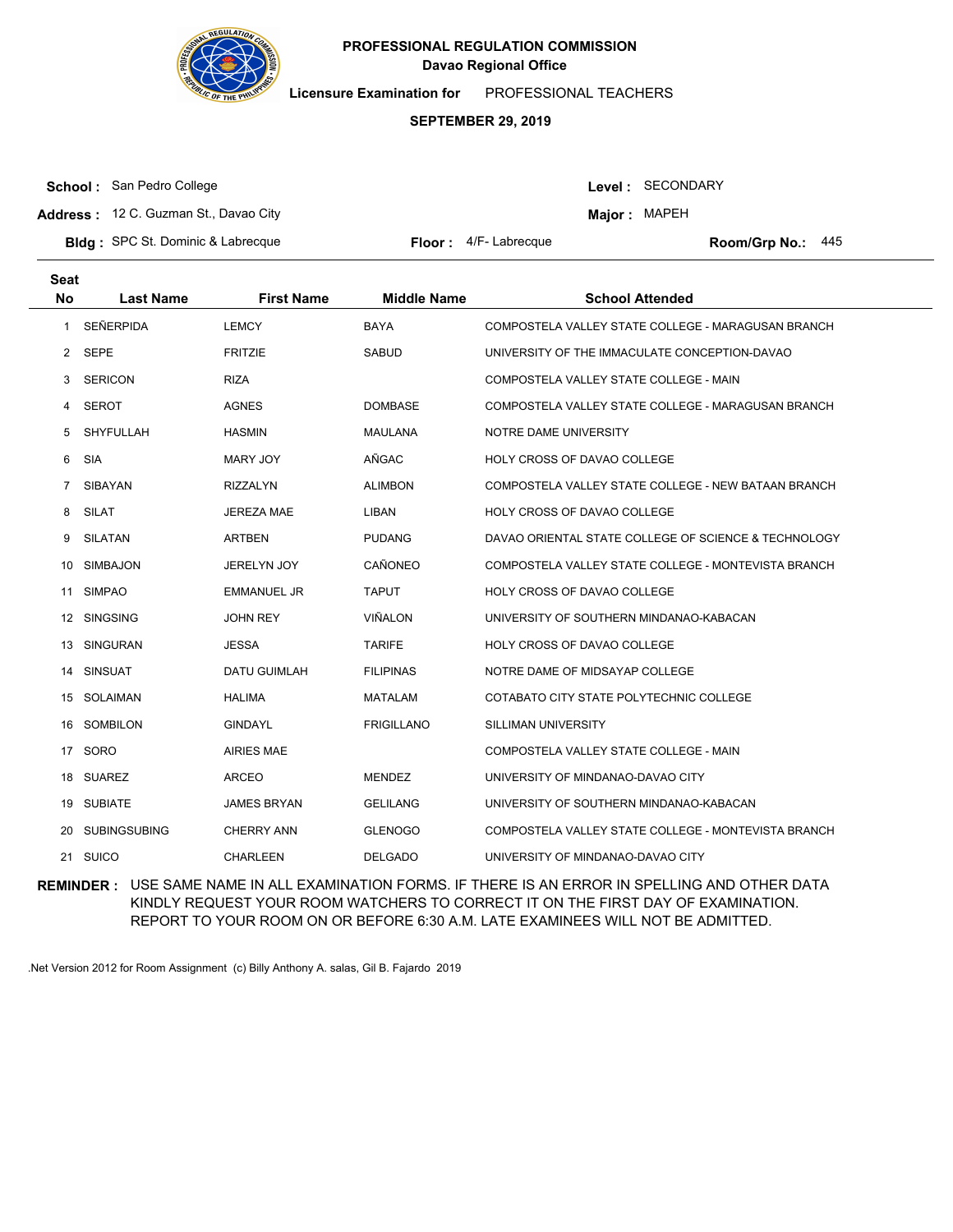

**Licensure Examination for**  PROFESSIONAL TEACHERS

#### **SEPTEMBER 29, 2019**

**School :** San Pedro College

Level : SECONDARY

**Major: MAPEH** 

**Address :** 12 C. Guzman St., Davao City

**Bldg :** SPC St. Dominic & Labrecque **Container a realist Club Floor :** A/F-Labrecque **Container Room/Grp No.:** 

Floor: 4/F-Labrecque Room/Grp No.: 446

| <b>Seat</b><br><b>No</b> | <b>Last Name</b>  | <b>First Name</b>   | <b>Middle Name</b> | <b>School Attended</b>                              |
|--------------------------|-------------------|---------------------|--------------------|-----------------------------------------------------|
| 1                        | <b>SULATRA</b>    | PERTER PAUL         | <b>TICONG</b>      | HOLY CROSS OF DAVAO COLLEGE                         |
| 2                        | SULLANO           | <b>JUDY LYN</b>     | <b>BATOON</b>      | UNIVERSITY OF SOUTHEASTERN PHILIPPINES-DAVAO CITY   |
| 3                        | <b>SULPICO</b>    | <b>MICHELLE</b>     | <b>CUEVAS</b>      | HOLY CROSS OF DAVAO COLLEGE                         |
| 4                        | <b>SUMAGKA</b>    | <b>ASLAM</b>        | <b>SULAIMAN</b>    | MINDANAO STATE UNIVERSITY-MAGUINDANAO               |
| 5                        | SUÑER             | ANGEL JOIE MARIE    | <b>PACHECO</b>     | NOTRE DAME OF MIDSAYAP COLLEGE                      |
| 6                        | <b>SUPLEMENTO</b> | <b>JOHN RUFFEL</b>  | <b>HORDISTA</b>    | UNIVERSITY OF THE IMMACULATE CONCEPTION-DAVAO       |
| 7                        | <b>SUSADA</b>     | DARRYN LOUIE        | <b>CAMPOS</b>      | COMPOSTELA VALLEY STATE COLLEGE - NEW BATAAN BRANCH |
| 8                        | <b>TAC-AN</b>     | <b>CHARISH MIE</b>  | <b>GASQUE</b>      | UNIVERSITY OF MINDANAO-DIGOS COLLEGE                |
| 9                        | <b>TAGACTAC</b>   | <b>DHAINA GRACE</b> |                    | UNIVERSITY OF SOUTHEASTERN PHILIPPINES-DAVAO CITY   |
| 10                       | <b>TAGLEONG</b>   | <b>MARILOU</b>      | ABANIA             | HOLY CROSS OF DAVAO COLLEGE                         |
|                          | 11 TAHIR          | <b>HEKBAR</b>       | CAMIN              | COTABATO CITY STATE POLYTECHNIC COLLEGE             |
|                          | 12 TAJALE         | LOUIE JAY           | <b>CUESTAS</b>     | COTABATO FOUNDATION COLLEGE OF SCIENCE & TECHNOLOGY |
| 13                       | <b>TALIPASAN</b>  | <b>SAIMA</b>        | <b>GUIAMANO</b>    | COTABATO CITY STATE POLYTECHNIC COLLEGE             |
|                          | 14 TAMAYO         | <b>MARY ANN</b>     | <b>BUHAWE</b>      | HOLY CROSS OF DAVAO COLLEGE                         |
|                          | 15 TAN            | ROMANO JR           | <b>DELA TORRE</b>  | NOTRE DAME UNIVERSITY                               |
| 16                       | <b>TAPOROC</b>    | <b>JOHN LISTER</b>  | <b>MORCILLOS</b>   | COR JESU COLLEGE (HOLY CROSS OF DIGOS)              |
| 17                       | <b>TECSON</b>     | <b>ROBELIN</b>      | <b>SERVANDO</b>    | NOTRE DAME OF MIDSAYAP COLLEGE                      |
|                          | 18 TELACAS        | KIEL ANGUSTHEA      | <b>MAMUGAY</b>     | UNIVERSITY OF SOUTHEASTERN PHILIPPINES-DAVAO CITY   |
| 19                       | <b>TENCHAVEZ</b>  | <b>VINCE DARYL</b>  | LUCEÑO             | HOLY CROSS OF DAVAO COLLEGE                         |
| 20                       | <b>TENDING</b>    | <b>NORHANA</b>      | AKOB               | MAGUINDANAO STATE UNIVERSITY                        |
|                          | 21 TENIO          | <b>HANNESSY</b>     | <b>BURGOS</b>      | CENTRAL MINDANAO UNIVERSITY                         |

**REMINDER :** USE SAME NAME IN ALL EXAMINATION FORMS. IF THERE IS AN ERROR IN SPELLING AND OTHER DATA KINDLY REQUEST YOUR ROOM WATCHERS TO CORRECT IT ON THE FIRST DAY OF EXAMINATION. REPORT TO YOUR ROOM ON OR BEFORE 6:30 A.M. LATE EXAMINEES WILL NOT BE ADMITTED.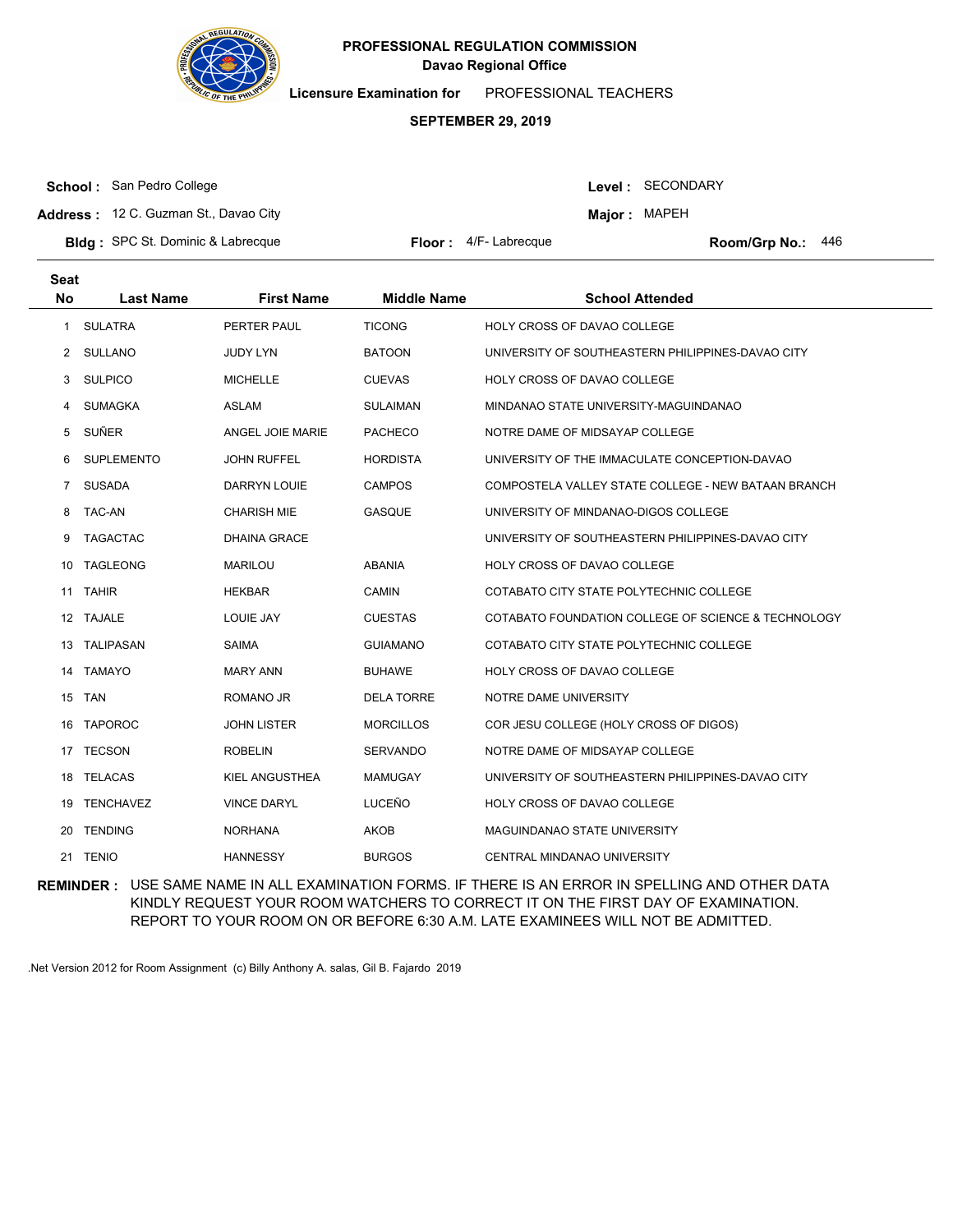

**Licensure Examination for**  PROFESSIONAL TEACHERS

#### **SEPTEMBER 29, 2019**

**School :** San Pedro College

Level : SECONDARY

**Major: MAPEH** 

**Address :** 12 C. Guzman St., Davao City

**Bldg :** SPC St. Dominic & Labrecque **Container a realist Club Floor :** A/F-Labrecque **Container Room/Grp No.:** Floor: 4/F-Labrecque Room/Grp No.: 447

| <b>Seat</b>  |                    |                        |                    |                                                           |
|--------------|--------------------|------------------------|--------------------|-----------------------------------------------------------|
| <b>No</b>    | <b>Last Name</b>   | <b>First Name</b>      | <b>Middle Name</b> | <b>School Attended</b>                                    |
| $\mathbf{1}$ | <b>TIAGO</b>       | <b>SAHIRA</b>          | NANANGGA           | MINDANAO STATE UNIVERSITY-MAGUINDANAO                     |
| 2            | <b>TIPAN</b>       | <b>GEFFRIEL</b>        | <b>CODILLA</b>     | SOUTHERN CHRISTIAN COLLEGE                                |
| 3            | <b>TOLEDO</b>      | LILIBETH               | <b>GRACIANO</b>    | JOHN PAUL II COLLEGE                                      |
| 4            | <b>TOMALES</b>     | <b>MICHAEL</b>         | <b>OLVIDA</b>      | COMPOSTELA VALLEY STATE COLLEGE - NEW BATAAN BRANCH       |
| 5            | <b>TORREFRANCA</b> | <b>DIANNE JAYNCE</b>   | <b>ESPANCHO</b>    | SURIGAO DEL SUR STATE UNIVERSITY- MAIN CAMPUS             |
| 6            | <b>TORRES</b>      | LUZVISMIN              | <b>AMORA</b>       | <b>JOHN PAUL II COLLEGE</b>                               |
| $7^{\circ}$  | <b>TROCIO</b>      | <b>QUEEN MARY</b>      | <b>CLAVERIA</b>    | COMPOSTELA VALLEY STATE COLLEGE - MAIN                    |
| 8            | <b>TULO</b>        | <b>CAMILLE JANICA</b>  | <b>ARIB</b>        | HOLY CROSS OF DAVAO COLLEGE                               |
| 9            | <b>TUTOR</b>       | <b>AGIE TRESIA</b>     | <b>PEDOY</b>       | SURIGAO DEL SUR STATE UNIVERSITY- MAIN CAMPUS             |
| 10           | <b>UDASAN</b>      | <b>BAI JASMIN</b>      | <b>MALON</b>       | COTABATO CITY STATE POLYTECHNIC COLLEGE                   |
| 11           | <b>UDASAN</b>      | <b>BAI SARAH</b>       | <b>MALON</b>       | COTABATO CITY STATE POLYTECHNIC COLLEGE                   |
| 12           | ULANDAY            | <b>JAN JACOB</b>       | SOTOMAYOR          | UNIVERSITY OF THE IMMACULATE CONCEPTION-DAVAO             |
| 13           | <b>UMAGAP</b>      | <b>RYAN</b>            | OÑAS               | UNIVERSITY OF SOUTHERN MINDANAO-KABACAN                   |
| 14           | <b>URIARTE</b>     | <b>JESSA MAE</b>       | <b>BAGCAT</b>      | SURIGAO DEL SUR STATE UNIVERSITY- MAIN CAMPUS             |
| 15           | <b>UTRAM</b>       | <b>KYLE</b>            | <b>MATURAN</b>     | DAVAO ORIENTAL STATE COLLEGE OF SCIENCE & TECHNOLOGY      |
|              | 16 UY              | <b>CESAR IAN</b>       | CAMACHO            | HOLY CROSS OF DAVAO COLLEGE                               |
|              | 17 VALDESCO        | <b>KEVIN JAMES</b>     | <b>CANOY</b>       | COMPOSTELA VALLEY STATE COLLEGE - MAIN                    |
|              | 18 VALE            | <b>NOVA CAMILLE</b>    | <b>SABILLO</b>     | DAVAO ORIENTAL STATE COLLEGE OF SCIENCE & TECHNOLOGY      |
| 19           | VALENTIN           | <b>ELLEN JOY</b>       | <b>PANES</b>       | UNIVERSITY OF SOUTHERN MINDANAO-KABACAN                   |
| 20           | VALEROSO           | <b>FRITZ JOULES</b>    | <b>ALVARADO</b>    | BUKIDNON STATE UNIVERSITY-(FOR BUKIDNON STATE COLL)- MAIN |
|              | 21 VALIENTE        | <b>AILYN STEPHANIE</b> | <b>MANUAL</b>      | CENTRAL MINDANAO UNIVERSITY                               |

**REMINDER :** USE SAME NAME IN ALL EXAMINATION FORMS. IF THERE IS AN ERROR IN SPELLING AND OTHER DATA KINDLY REQUEST YOUR ROOM WATCHERS TO CORRECT IT ON THE FIRST DAY OF EXAMINATION. REPORT TO YOUR ROOM ON OR BEFORE 6:30 A.M. LATE EXAMINEES WILL NOT BE ADMITTED.